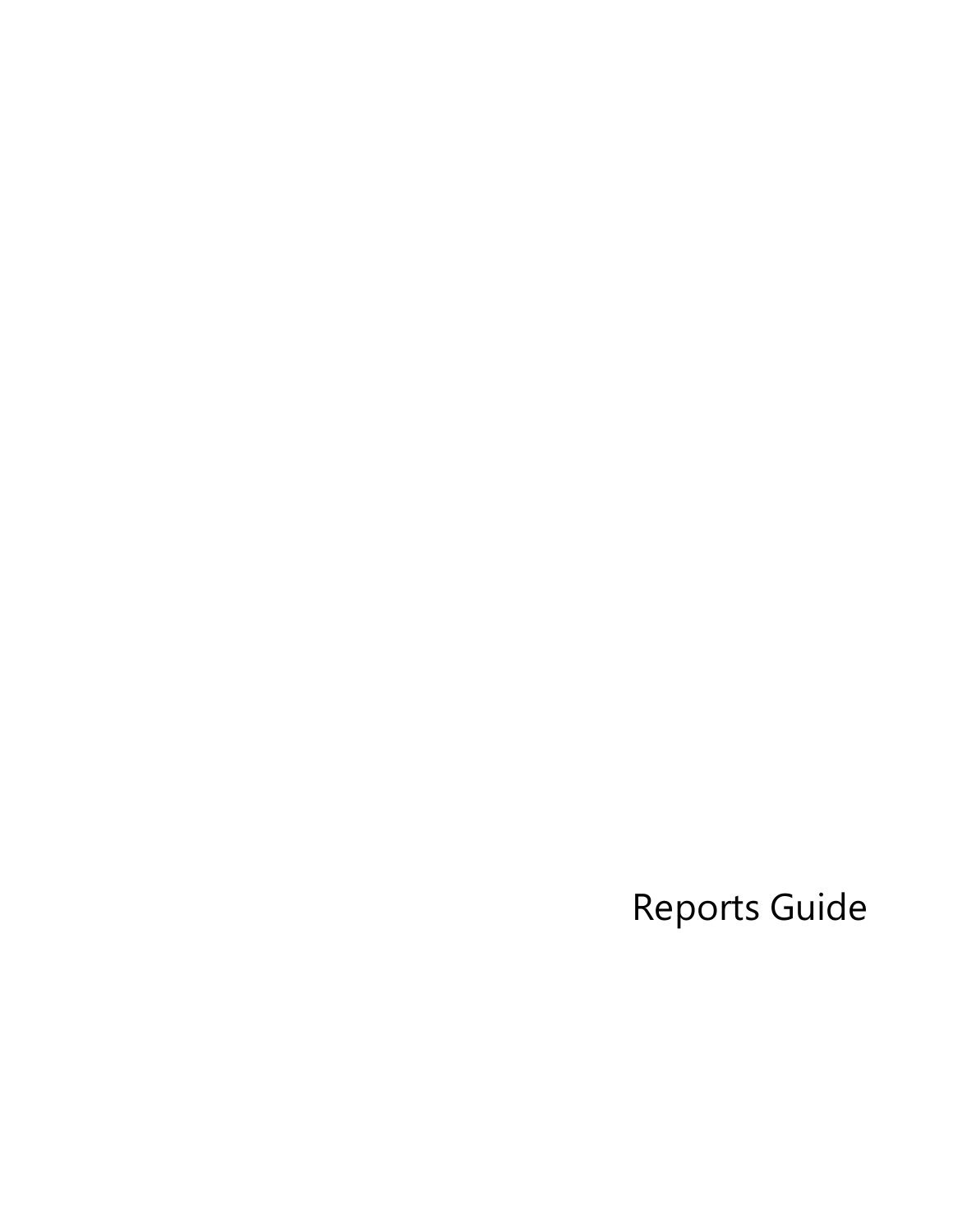#### 07/20/2016 Blackbaud Altru 4.91 Reports US

©2016 Blackbaud, Inc. This publication, or any part thereof, may not be reproduced or transmitted in any form or by any means, electronic, or mechanical, including photocopying, recording, storage in an information retrieval system, or otherwise, without the prior written permission of Blackbaud, Inc.

The information in this manual has been carefully checked and is believed to be accurate. Blackbaud, Inc., assumes no responsibility for any inaccuracies, errors, or omissions in this manual. In no event will Blackbaud, Inc., be liable for direct, indirect, special, incidental, or consequential damages resulting from any defect or omission in this manual, even if advised of the possibility of damages.

In the interest of continuing product development, Blackbaud, Inc., reserves the right to make improvements in this manual and the products it describes at any time, without notice or obligation.

All Blackbaud product names appearing herein are trademarks or registered trademarks of Blackbaud, Inc.

All other products and company names mentioned herein are trademarks of their respective holder.

Reports-2016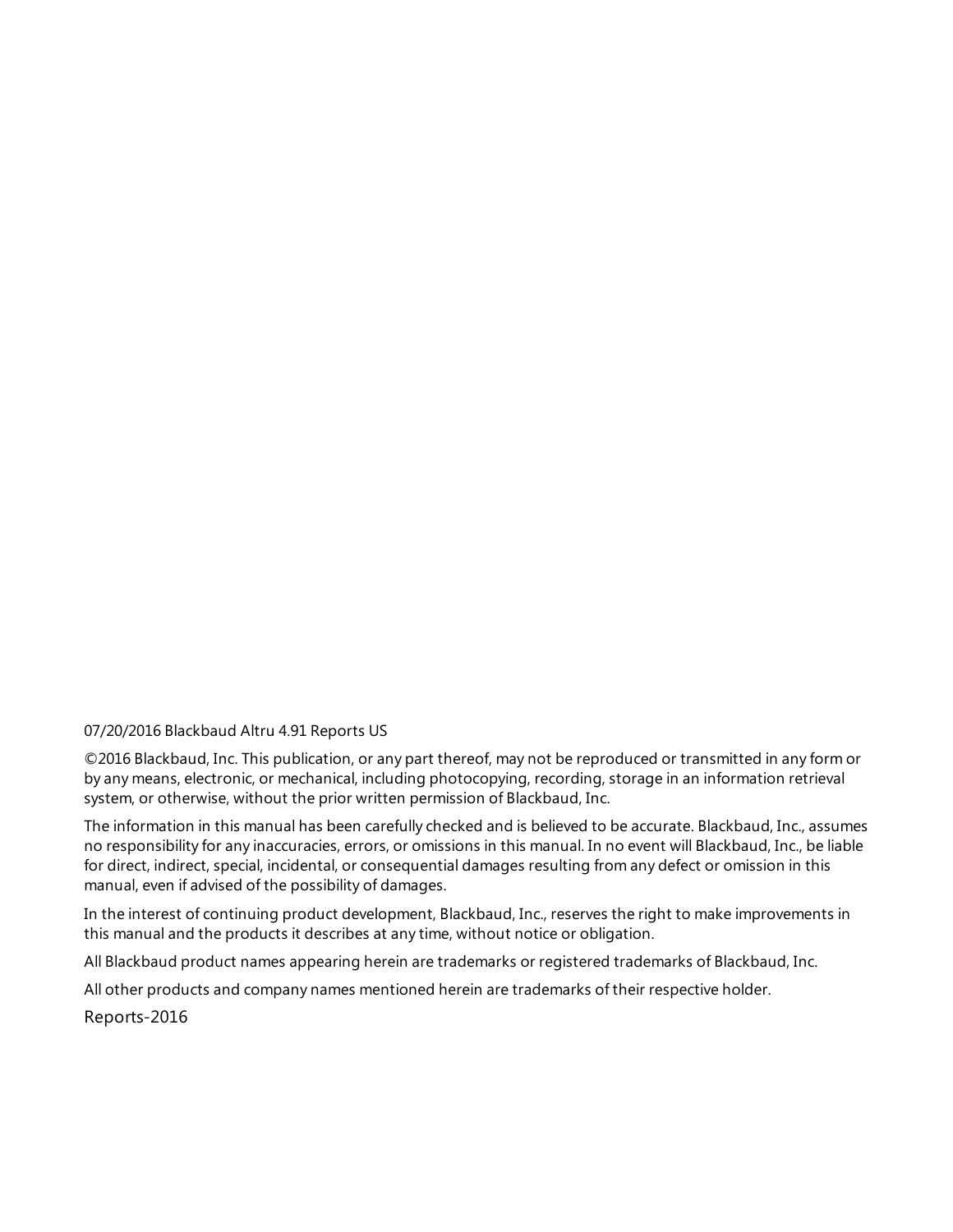# Contents

| Web Dashboard manufactured and the Dashboard manufactured and the manufactured and the Dashboard manufactured and the Dashboard manufactured and the Dashboard manufactured and the Dashboard manufactured and the Dashboard m |  |
|--------------------------------------------------------------------------------------------------------------------------------------------------------------------------------------------------------------------------------|--|
|                                                                                                                                                                                                                                |  |
|                                                                                                                                                                                                                                |  |
|                                                                                                                                                                                                                                |  |
|                                                                                                                                                                                                                                |  |
|                                                                                                                                                                                                                                |  |
|                                                                                                                                                                                                                                |  |
|                                                                                                                                                                                                                                |  |
|                                                                                                                                                                                                                                |  |
|                                                                                                                                                                                                                                |  |
|                                                                                                                                                                                                                                |  |
|                                                                                                                                                                                                                                |  |
|                                                                                                                                                                                                                                |  |
|                                                                                                                                                                                                                                |  |
|                                                                                                                                                                                                                                |  |
|                                                                                                                                                                                                                                |  |
|                                                                                                                                                                                                                                |  |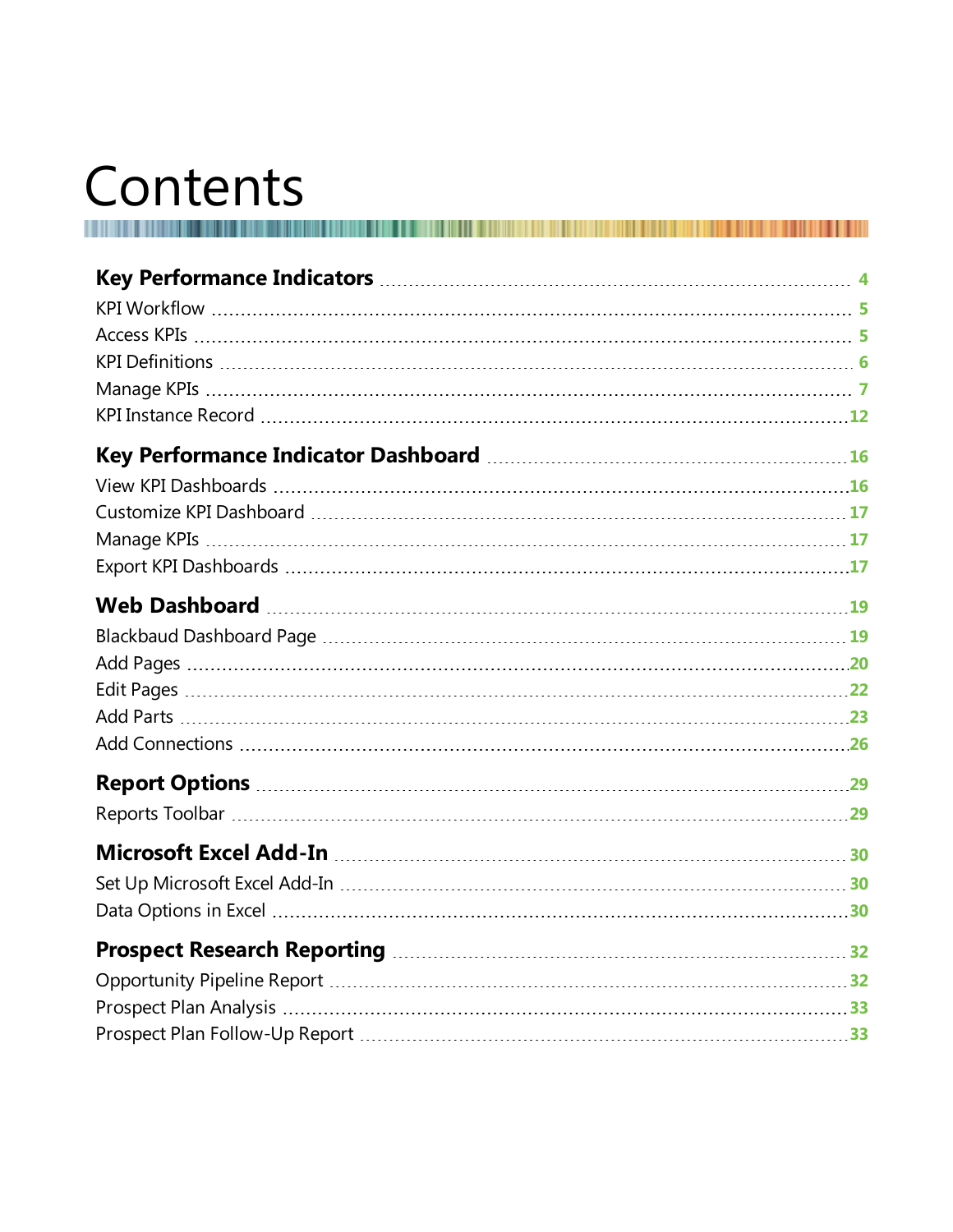# <span id="page-3-0"></span>Key Performance Indicators

Key Performance Indicators track your organization's strategic performance. Financial and non-financial matrices are used to assess your business condition and to help you determine a course of action. Monitoring your business activity using KPIs helps you place a value on otherwise difficult to measure activities, such as leadership development.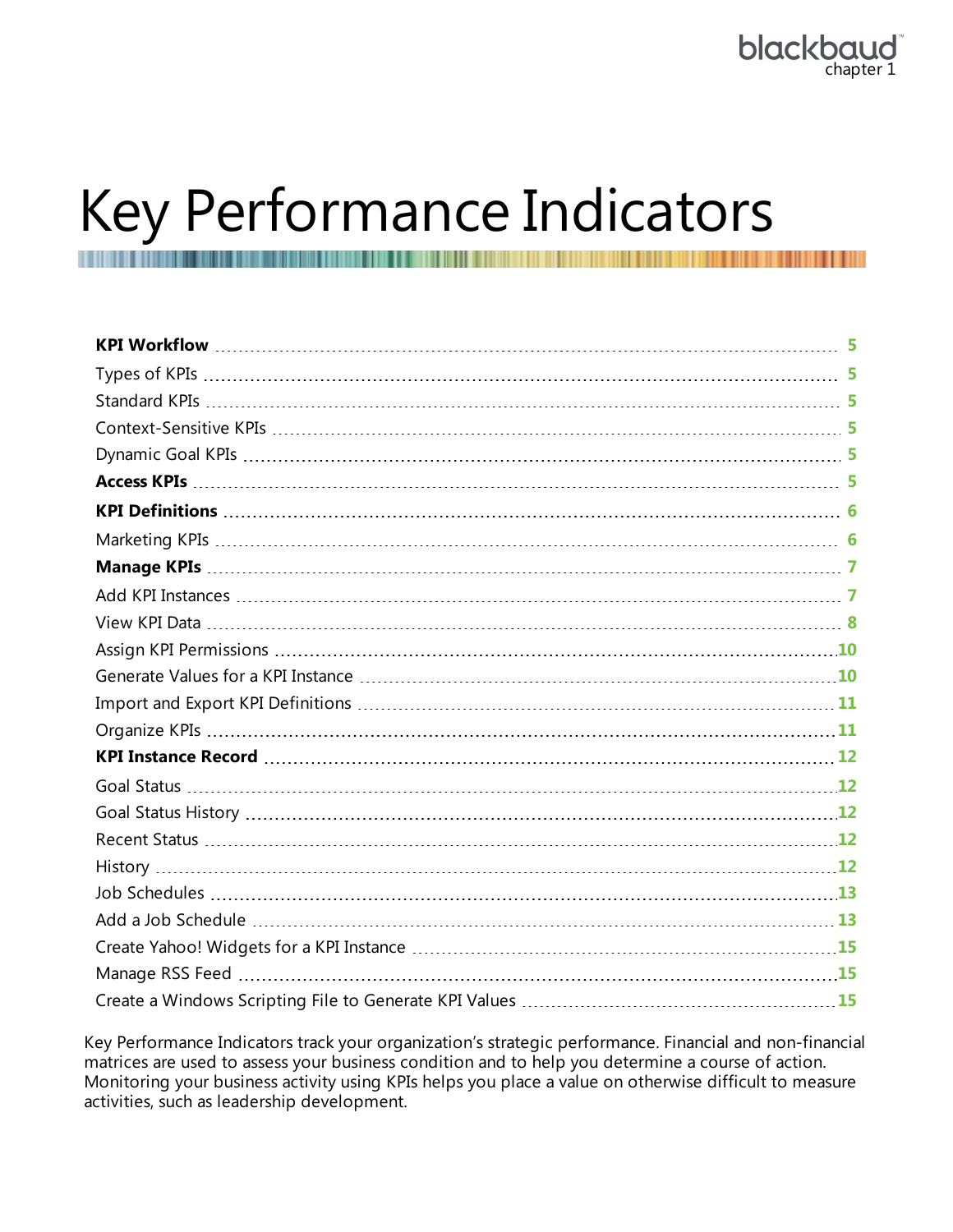Depending on the nature of your organization and your strategy, KPIs can help measure the progress toward your goals. For example, your organization may decide to track the total number of gifts generated each month as a performance indicator. Or, if your organization uses direct marketing, you may decide to track the cost per dollar raised for a specific mailing. With KPIs, you can create an instance that defines this indicator. After you create the instance, your organization can view the status of your KPI goals and schedule updates for KPI instances.

# <span id="page-4-0"></span>KPI Workflow

You can manage key performance indicators (KPIs) to allow quick access to track goals and progress.

The KPI feature also provides a variety of ways to access the information, such as dashboards, links on records, and RSS feed links you can copy to Internet browsers.

## <span id="page-4-2"></span>Types of KPIs

All KPI instances are based on a definition stored in the program catalog. The program includes a number of definitions, but the exact functionality of the KPI depends on the type of information contained in each definition.

*Note:* Authoring KPI definitions is available as a customization. If you need definitions beyond those included in the program, contact your in-house developer or your implementation consultant.

## <span id="page-4-3"></span>Standard KPIs

A standard KPI generates the requested value. Users can then view the data on the KPIs page or with an RSS feed or web page link provided them by the administrator.

## <span id="page-4-4"></span>Context-Sensitive KPIs

A context-sensitive KPI is assigned to a specific record. In these cases, the KPI is then available within the context of that record.

## <span id="page-4-5"></span>Dynamic Goal KPIs

A dynamic goal KPI defines the KPI instance goal outside of the KPI instance. This is useful for records that include goal information and for users who want the KPI instance goal to always reflect the record value.

# <span id="page-4-1"></span>Access KPIs

To access KPIs, from *Analysis*, click **Information library**, and click the KPIs tab. From this page, you can create, edit, and delete KPI instances, update an existing KPI value, open an instance, and assign permissions.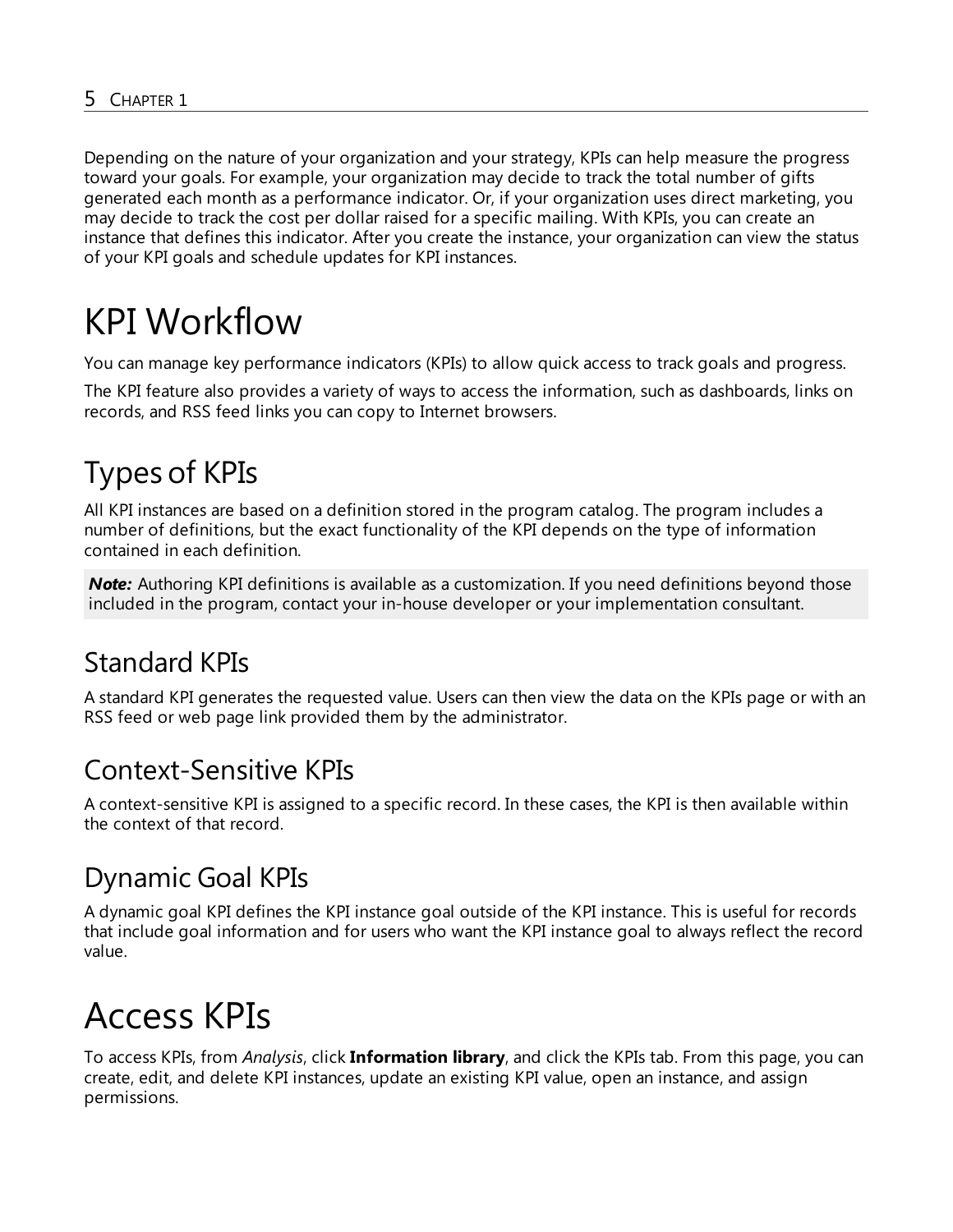# <span id="page-5-0"></span>KPI Definitions

<span id="page-5-1"></span>The program contains several standard KPIs, such as for marketing efforts and fundraising goals.

## Marketing KPIs

The program contains several standard KPIs for appeal mailings.

*Note:* Marketing KPIs include values from indirect responses in their calculations.

#### **Average Gift Amount for Mailing**

For the Average Gift Amount KPI, the program divides the total revenue by the total number of responses to calculate the average gift amount for each mailing.

#### **Cost Per Dollar Raised for Mailing**

The Cost Per Dollar Raised for Mailing KPI involves precalculations. For the precalculations, the total costs equal the sum of the fixed costs and the total package costs. To calculate this KPI, the program divides the total cost of the mailing (as determined by the precalculations) by the total revenue received as a result of the mailing.

#### **Number of Responses for Mailing**

For the Number of Responses KPI, the program displays the total number of distinct gifts received as a result of the mailing.

#### **Response Rate for Mailing**

For the Response Rate KPI, the program divides the total number of responses for a mailing by the total number of offers, and multiplies the result by 100.

#### **Return on Investment (ROI) Amount for Mailing**

The Return on Investment (ROI) Amount for Mailing KPI involves precalculations. For the precalculations, the total costs equal the sum of the fixed costs and the total package costs. To calculate the Return on Investment Amount KPI, the program subtracts the total cost of the mailing from the total revenue received as a result of the mailing.

#### **Return on Investment (ROI) Percent for Mailing**

The Return on Investment (ROI) Percent for Mailing/Segment KPI involves precalculations. For the precalculations, the total costs equal the sum of the fixed costs and the total package costs. To calculate the ROI Percent KPI, the program subtracts the total cost from the total revenue, divides the result by the total cost, and then multiplies the result by 100.

#### **Total Revenue for Mailing**

For the Total Revenue KPI, the program displays the total amount of all gifts received as a result of the mailing.

#### **Cost Per Renewal for Membership Mailing**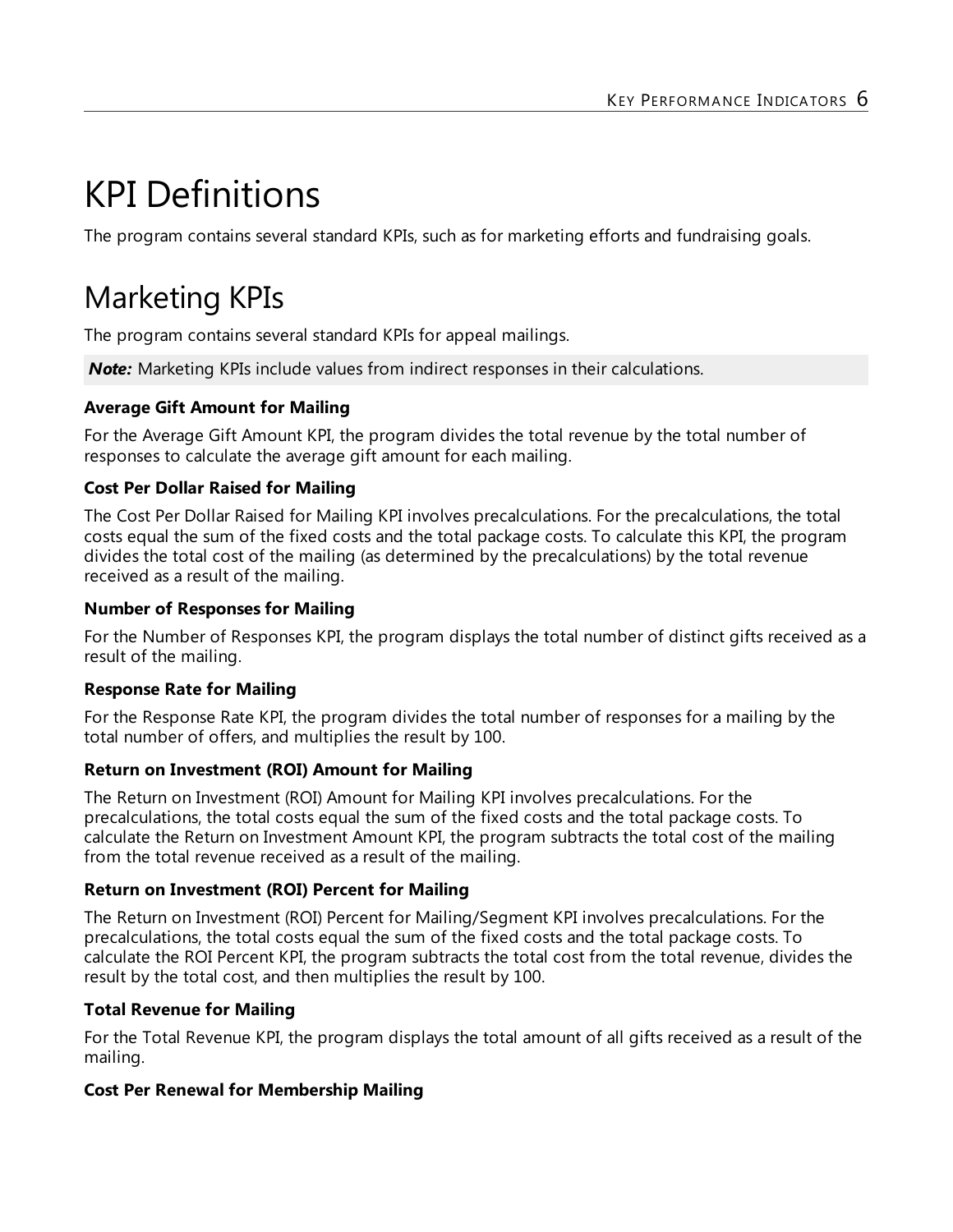<span id="page-6-0"></span>For the Cost Per Renewal KPI, the total cost of a membership mailing is divided by the number of renewals that occurred as a result of the mailing.

# Manage KPIs

<span id="page-6-1"></span>You can manage KPIs from the KPI Instances page and from the records of KPI instances.

## Add KPI Instances

A KPI instance defines what you want the performance indicator to accomplish.

For example, your event coordinator wants to track registrants for an upcoming event, comparing the number of registrants to the event's capacity. You can create a KPI instance using the "Event Registrant Capacity" KPI definition. After you create and generate a value for the KPI, a link appears in the event record. Depending on permission settings, a user can then access a dashboard displaying the status of the event's registration vs. the event's capacity. The user can also manage the KPI from this page, updating the values, editing the KPI settings, or adding additional KPIs.

#### <span id="page-6-2"></span>**Add a new KPI instance**

- 1. From *Analysis*, click **Information library**. The information library appears.
- 2. Click the KPIs tab.
- 3. On the action bar, click **Add**. The Select a KPI screen appears.
- 4. Select the KPI definition on which to base your new instance.
- 5. Click **OK**. The KPI instance screen appears.
- 6. On the General tab, enter a **Name** and **Description** for the KPI to help identify it.
- 7. On the Criteria tab, select the specific information to represent in the KPI instance. The exact fields and options included on the tab depend on the selected KPI definition.

For information about the definition for a KPI, refer to KPI [Definitions](#page-5-0) on page 6.

For example, if you select the Revenue Growth definition to compare the growth in revenue from one time period to another, the Criteria tab displays the designation and campaign filters to limit the revenue transactions included in the comparison. Under **Comparison**, you can select which time periods to compare.

**Note:** A "selection" is a named set of IDs of the same record type. It has a name and description and is often used as input into a process or report to specify which set of records should be acted on by that process. Because selections consist only of IDs, they are optimized for peak processing speed. For information about selections, refer to the *Query and Export Guide*.

*Note:* You must complete all required fields on the Criteria tab before you can proceed to the next tab.

8. Select the Preview tab.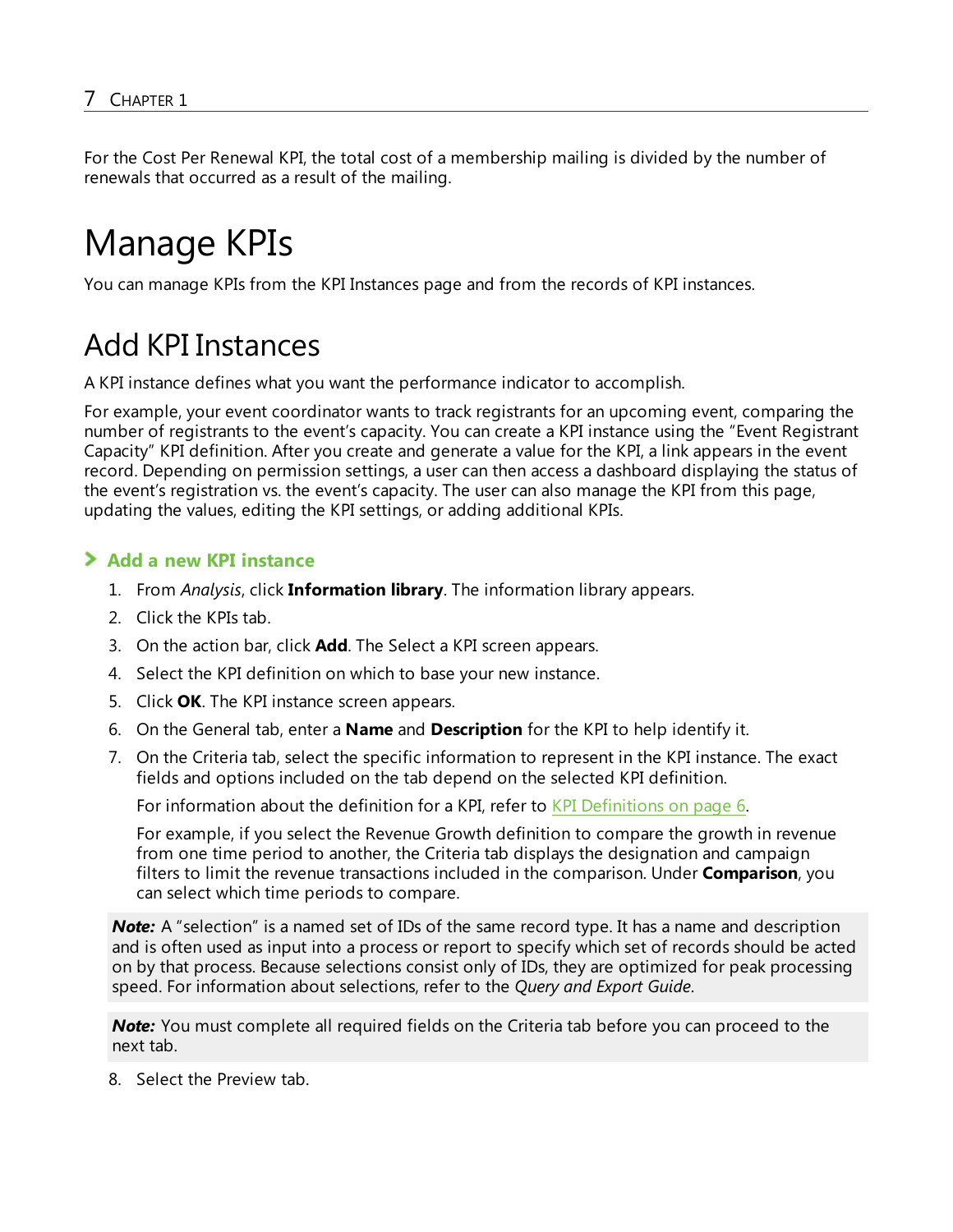9. In the **As of** field, select the date as of when to view the results of the value that satisfies the set parameters of the KPI and click **Preview**. The value that satisfies the set criteria as of the selected date appears.

For example, you set the Criteria tab to compare the revenue growth year to date from the previous year to date. In the **As of** field, select the current date to compare the revenue growth year to date.

- 10. Select the Goal tab.
- 11. In the **Overall goal** field, enter this KPI instance goal. For a dynamic goal KPI definition, the **Overall goal** defaults to the goal associated with the record selected on the Criteria tab.

**Note:** For information about dynamic goals, refer to [Dynamic](#page-4-5) Goal KPIs on page 5.

12. In the **Good target** and **Satisfactory target** fields, enter the amounts or select the percentages to represent in red and in yellow as warnings for under performance.

For this scenario, the manager requested that values running at less than 35% of goal display red, so enter 35% in **% of overall goal** for the **Good target**; he requested that values running at less than 73% of goal display in yellow, so enter 73% in **% of overall goal** for the **Satisfactory target**; any values running above 73% display in green.

- 13. Under **Milestones**, click **Add** to create milestones to track progress.
	- a. In the **Milestone date** field, enter the date of the milestone, such as the first quarter end date.
	- b. In the **Milestone goal** field, enter the amount to reach by the milestone date.
	- c. In the **Good target** and **Satisfactory target** fields, enter the amounts to represent in red and in yellow, as warnings for under performance.

For this scenario, the manager did not specify, so accept the system defaults.

- d. Click **OK**. In the grid, the new milestone appears.
- e. Repeat steps a-d for each additional quarter.
- 14. Select the History tab.
- 15. Select whether to archive all history records generated with each instance update or only a select number of recent records. These values are used to create the trend graph for the KPI instance.
- 16. Click **Save**. You return to the KPI instances page. In the grid, a gray icon appears to the left of the new instance to indicate that a value for the ins[tance has not yet been generated. For](#page-9-1) information about how to generate values, refer to Generate Values for a KPI Instance on page [10.](#page-9-1)
- 17. After you generate the KPI value, if the KPI definition used to create the KPI is contextsensitive, KPI links appear on the related record type.

### <span id="page-7-0"></span>View KPI Data

After you add a KPI instance, depending on the type of KPI created, you can access its information a number of ways.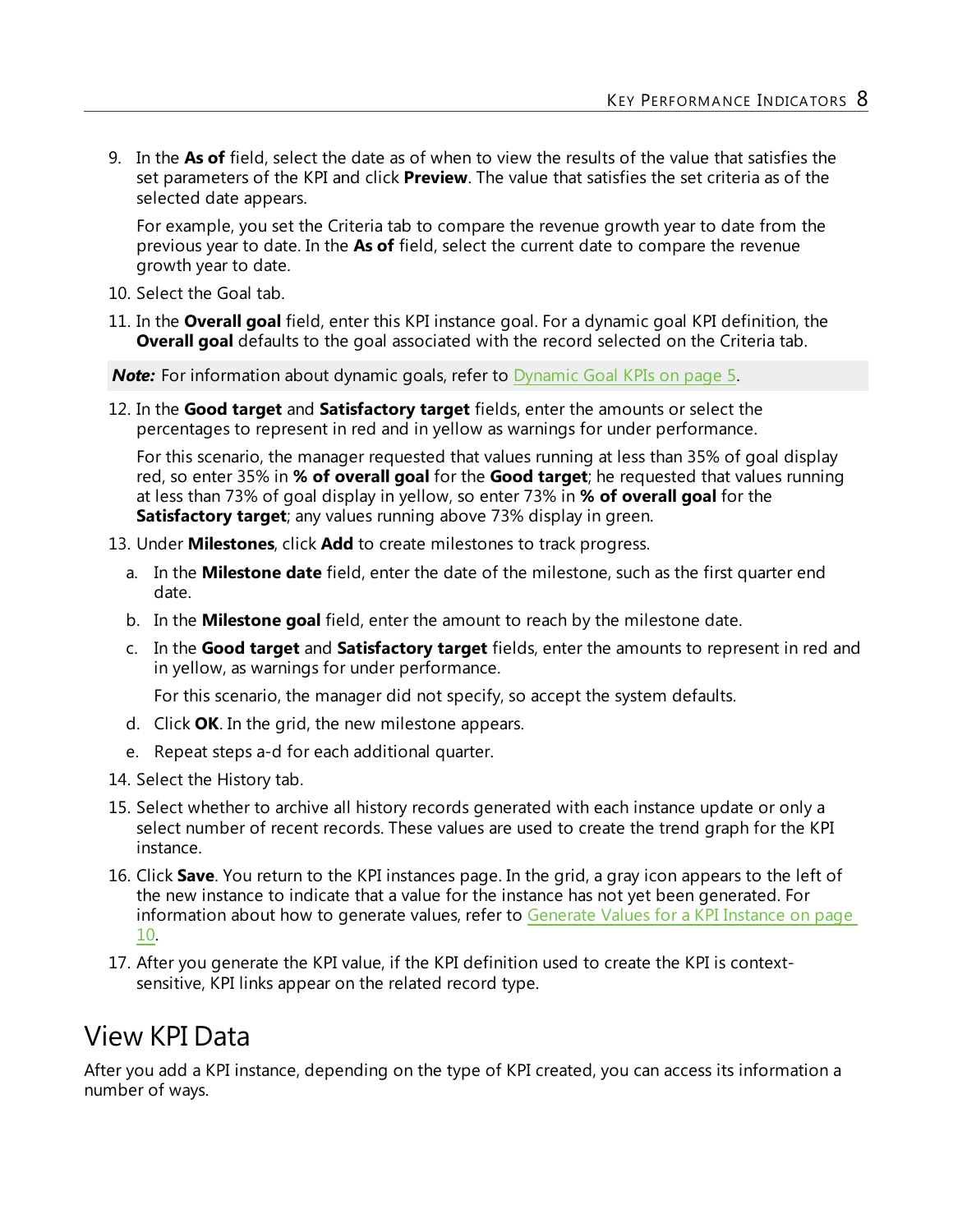### From a Record

If you select a context-sensitive KPI definition when you create the KPI, links appear on the related record type.

*Note:* For information about how to add KPIs to your system, refer to Add KPI [Instances](#page-6-1) on page 7.

### From the Web

With the RSS feed included on the KPI instances page, users can easily access up-to-date information they need without opening the program. Simply send your users the RSS feed link, which they can copy into their Internet browser and add to the **Feeds** list. For more information, refer to [Manage](#page-14-1) RSS Feed on [page](#page-14-1) 15.

### From Vista or 7 Viewer Gadgets

*Windows Vista* and *Windows 7* users can access a "Gadgets" CAB file which includes a number of KPI viewer gadgets. You can add these gadgets, which display selected KPI information, to your desktop.

### From Yahoo! Widgets

*Windows XP* users who cannot use the *Windows Vista* gadgets can use Yahoo! widget compatibility to add a free-floating KPI widget to their desktops. The widget displays information about the selected KPI instances and is updated regularly. For more information, refer to Create Yahoo! [Widgets](#page-14-0) for a KPI [Instance](#page-14-0) on page 15.

#### **Manage KPIs from a record**

1. Open the record associated with the KPI instance.

*Note:* Exactly what appears on a record depends on the permission settings for the KPI. For more information, refer to Assign KPI [Permissions](#page-9-0) on page 10.

- 2. Under **More information**, click **Manage KPIs**. The KPI instances page for the selected record appears.
- 3. Manage the KPI instance as necessary.
	- Add a new KPI instance. The KPI definitions available areli[mited to only those assigned to the](#page-6-2) corresponding record type. For more information, refer to Add a new KPI instance on page 7.
	- • [Generate KPI values for a selected i](#page-9-2)nstance. For more information, refer to [Generate](#page-9-2) values for a selected KPI instance on page 10
	- Assign task permissions. For more information, refer to Assign KPI [Permissions](#page-9-0) on page 10.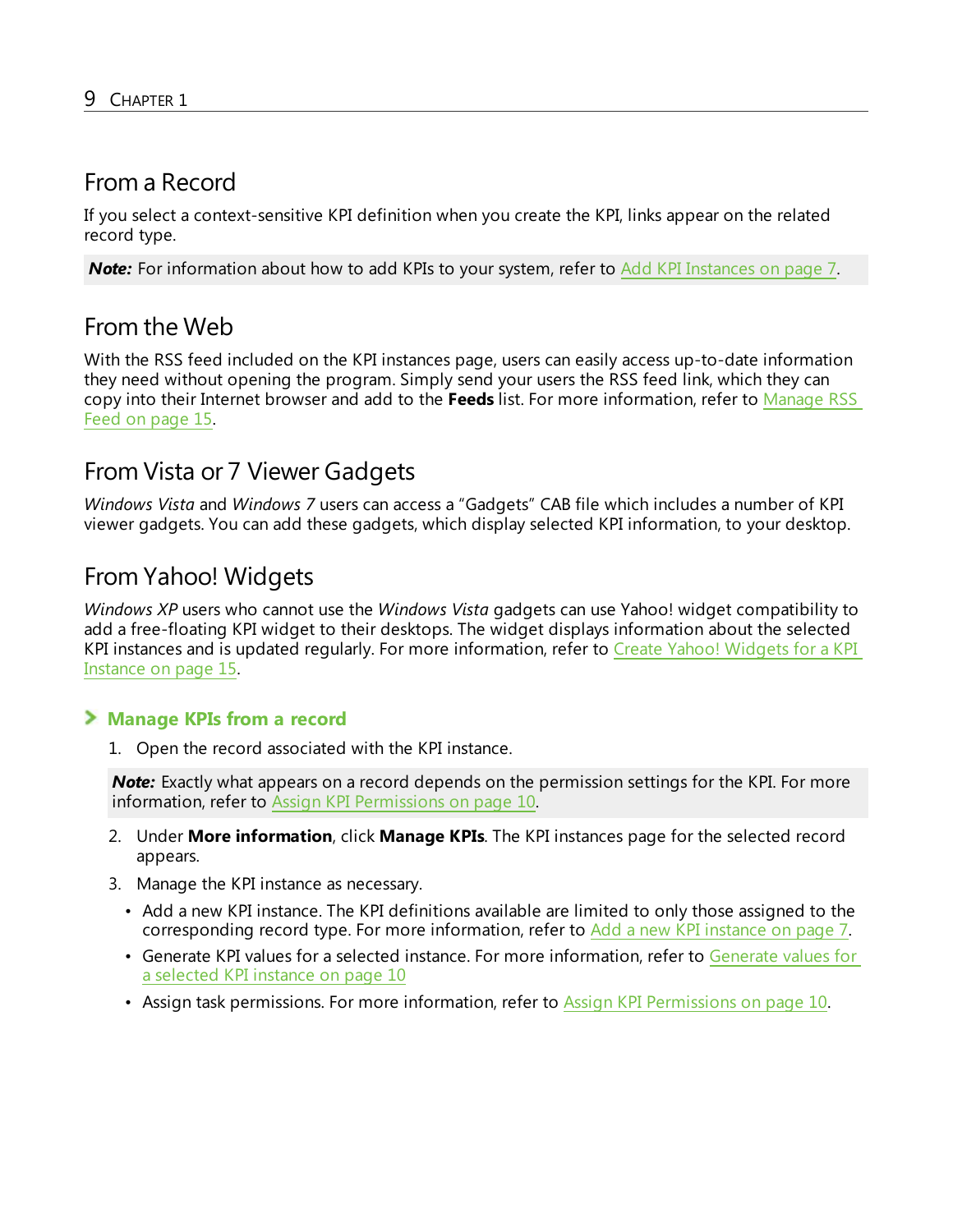## <span id="page-9-0"></span>Assign KPI Permissions

You can control system role permissions granted to each individual KPI instance. When a user assigned the specific role opens the program, only KPIs for which they are granted permission appear.

*Note:* For more information about system roles and security, refer to the *Security Guide*.

#### **Set user permissions for KPI instances**

- 1. From *Analysis*, click **Information library**. The information library appears.
- 2. Click the KPIs tab.
- 3. In the grid, select the KPI instance for which to assign permissions.
- 4. On the action bar, click **Assign Permissions**. The Assign KPI Instance Permissions screen appears.
- 5. Under **System Roles**, select the checkboxes for the roles to access the KPI.

**Note:** To deny a role access, do not select its checkbox. To clear all existing assignments, click **Clear all**.

<span id="page-9-1"></span>6. Click **Save**. You return to the KPI Instances page.

## Generate Values for a KPI Instance

After you create a KPI instance, you can generate the values associated with its settings whenever necessary. When you generate values, the selected KPI record opens and displays details about the indicator values. For information about KPI instance records, refer to KPI [Instance](#page-11-0) Record on page 12.

*Note:* To generate KPI values, you can also create an *SQL Server* agent job or *Windows* scripting file. For more information, refer to or Create a [Windows](#page-14-2) Scripting File to Generate KPI Values on page 15.

#### <span id="page-9-2"></span>**Generate values for a selected KPI instance**

For information about how to create a KPI instance, refer to Add KPI [Instances](#page-6-1) on page 7.

- 1. From *Analysis*, click **Information library**. The information library appears.
- 2. Click the KPIs tab.
- 3. In the grid, select the instance for which to generate values.
- 4. On the action bar, click **Update KPI value**. The Update KPI screen appears.
- 5. Select whether to view data based on the current date or another date.
	- If you select **Process once using current date**, the program creates one history record relative to the current date.

*Note:* We recommend you back date values for new KPI instances, when trend information does not exist. After you create a KPI instance, you can schedule a business process to update its values.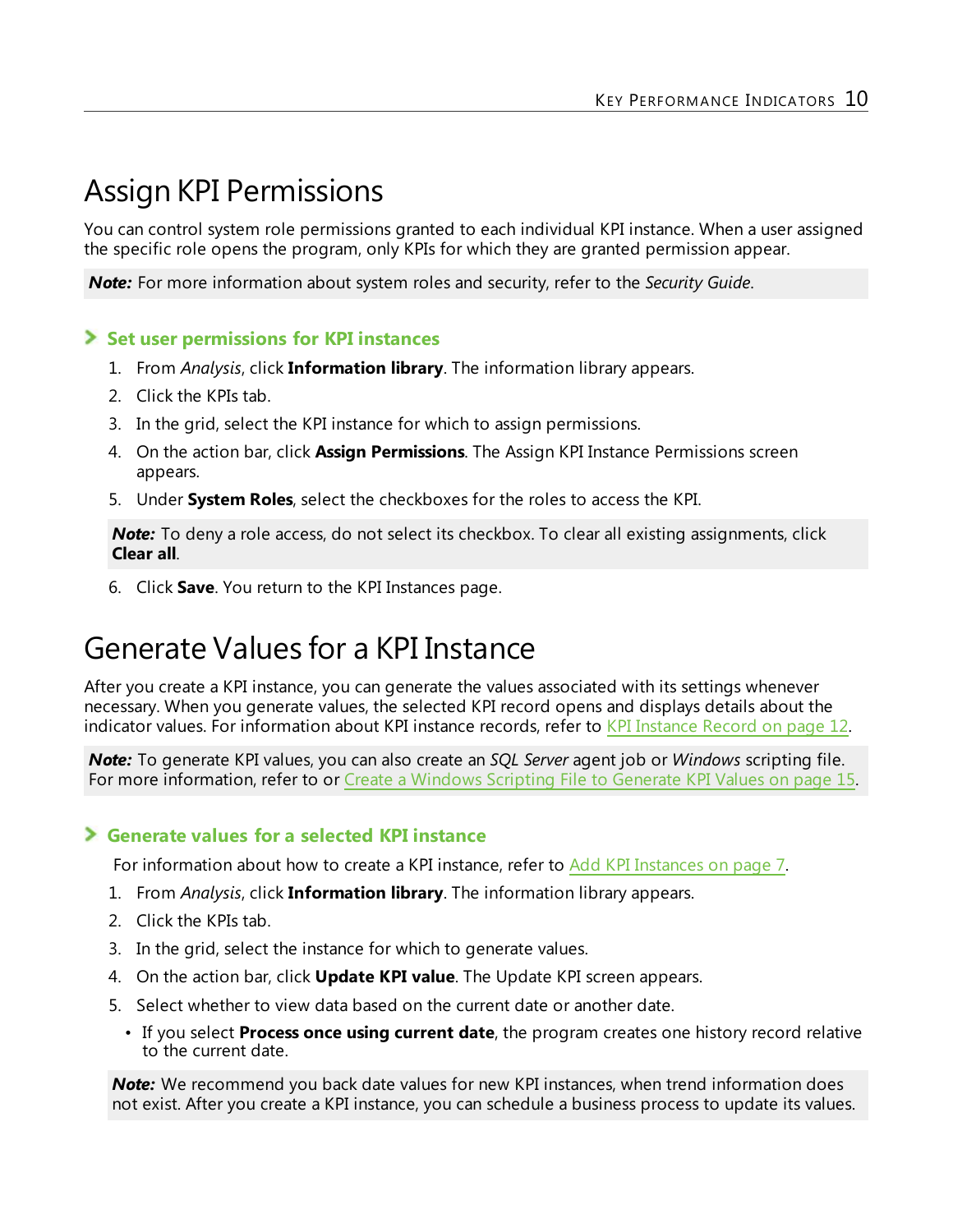Each time the process runs, the program creates a new KPI instance history record for the values of the date the process runs.

• If you select **Back-date**, the program creates several history records for the time period determined by the selected interval such as "every 3 months" or "every 7 days". For example, if you back date a KPI for a year with an interval of every three months, the program create four history records, one of each quarter.

If you select **Back-date**, enter the start and end dates for which to view data. In the **Interval** field, enter the interval by which to generate data.

*Warning:* When you back date a KPI instance, you erase any values that fall within the specified date range previously stored for the instance.

6. Click **Start**. The program updates the KPI values and displays the record of the instance. For more information about the items on the record, refer to KPI [Instance](#page-11-0) Record on page 12.

## <span id="page-10-0"></span>Import and Export KPI Definitions

If you have a KPI definition defined and saved outside the program, you can import the definition as a valid \*.xml document. for use in the program. You can also export any KPI definitions from the program as a valid XML document.

#### **Import a KPI definition**

- 1. From *Analysis*, click **Information library**. The information library appears.
- 2. Click the KPIs tab.
- 3. Under **KPI**, click **Import KPI definition**. The Open screen appears.
- 4. Map to the definition file to import.
- 5. Click **Save**. The KPI is added to the system.

#### **Export a KPI definition**

- 1. From *Analysis*, click **Information library**. The information library appears.
- 2. Click the KPIs tab.
- 3. In the grid, select the instance to export and select the KPI instance name. The record of the instance appears.
- 4. Under **Tasks**, click **Export definition**. The Open screen appears.
- <span id="page-10-1"></span>5. Select **Save File** and click **OK** to export the KPI to the default download folder.

## Organize KPIs

You can organize KPIs to make them easier to navigate in the information library.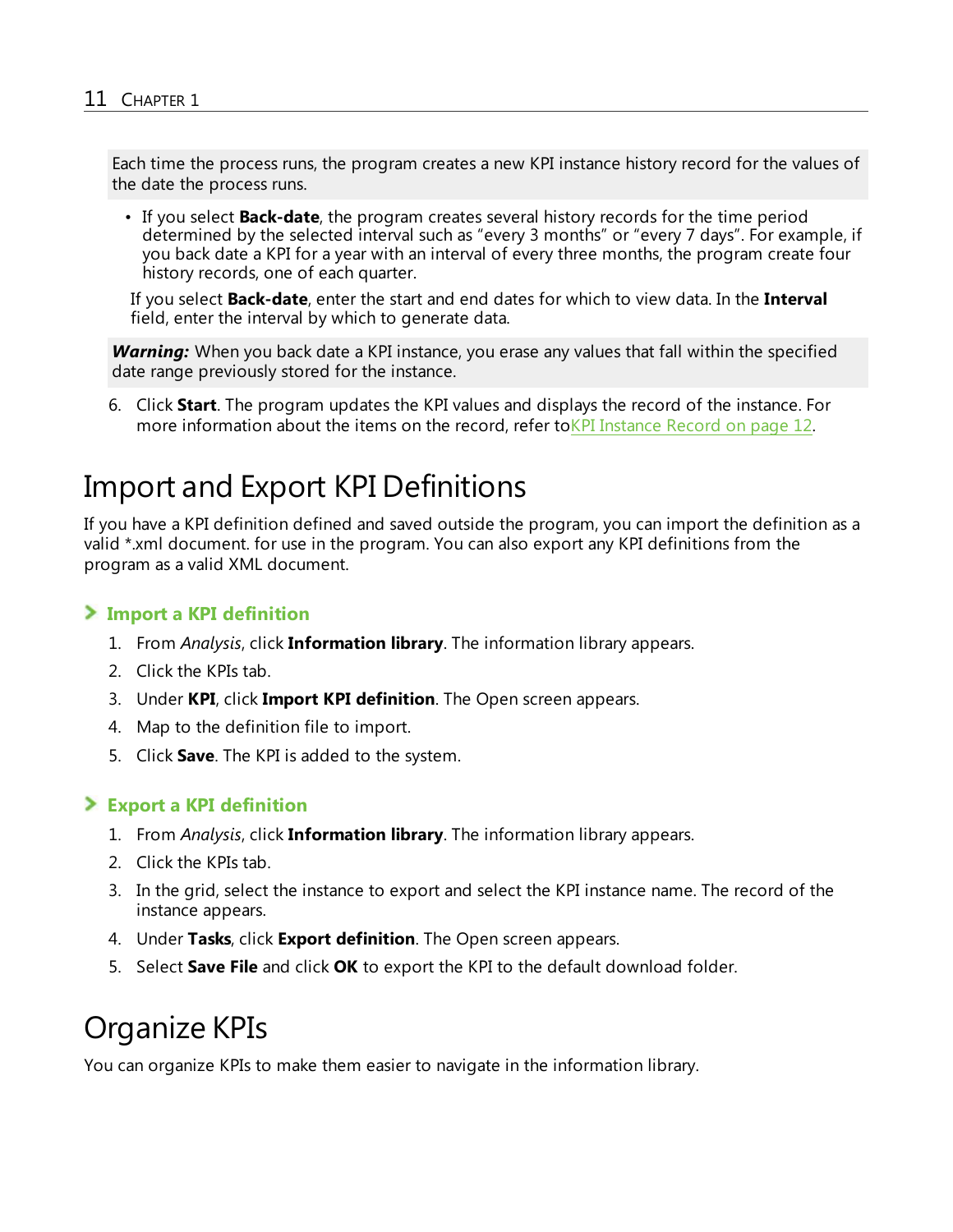- To mark a KPI as a favorite, click the star next to the KPI's name.
- To move KPIs to folders, select "Folder" in the **View by** field. Select the KPI or KPIs you want to move, and click **Move**. In the Move KPIs to folder screen, select a folder and click **Save**.
- <sup>l</sup> To create and edit folders and arrange them in hierarchies, click **Manage folders**.
- <sup>l</sup> To view different details about your KPIs, click **Columns** and select the columns you want to see on the list. You can also filter columns to only see KPIs that meet certain criteria.

## <span id="page-11-0"></span>KPI Instance Record

The KPI instance record displays details about the indicator values. When you update KPI values, the record appears. The information that appears on the record is based on the parameter selections used when you generate the values. For more information about how to update KPI values, refer to [Generate](#page-9-1) Values for a KPI [Instance](#page-9-1) on page 10.

## <span id="page-11-1"></span>Goal Status

The Goal status tab displays status information related to the KPI goals. In the **Show** field under **Percent of goal**, you can select to view data for the overall goal or the milestone goal. In the **Show** field under **KPI value chart**, select the time period for which to view status information. You can select a predefined time period or a custom period. If you select Custom, **Start date** and **End date** fields appear so you can define the time span. Also, if you select Custom, you must click **Go** to update the status. If you select a predefined option, the display automatically updates after you make your selection.

## <span id="page-11-2"></span>Goal Status History

The Goal status history tab tracks KPI status changes. For example, if a KPI's status changes from red to yellow or from yellow to green. In addition, this tab is compatible with the **Custom Email Alerts** feature, allowing you to track select KPIs by directing the application to email you every time the status changes. For more information about Email Alerts, refer to the *Administration Guide* .

## <span id="page-11-3"></span>Recent Status

The Recent status tab displays information about the most recent KPI instance update. For example, if the update "Completed," dates and times of the last update, number of records processed, number of exceptions, and much more.

## <span id="page-11-4"></span>**History**

Each time you run a KPI process, the program generates a status record of the instance. On the History tab, you view historical status record information about each instance of the KPI process. The information in the grid includes the status of the instance; the start time, end time, and duration of the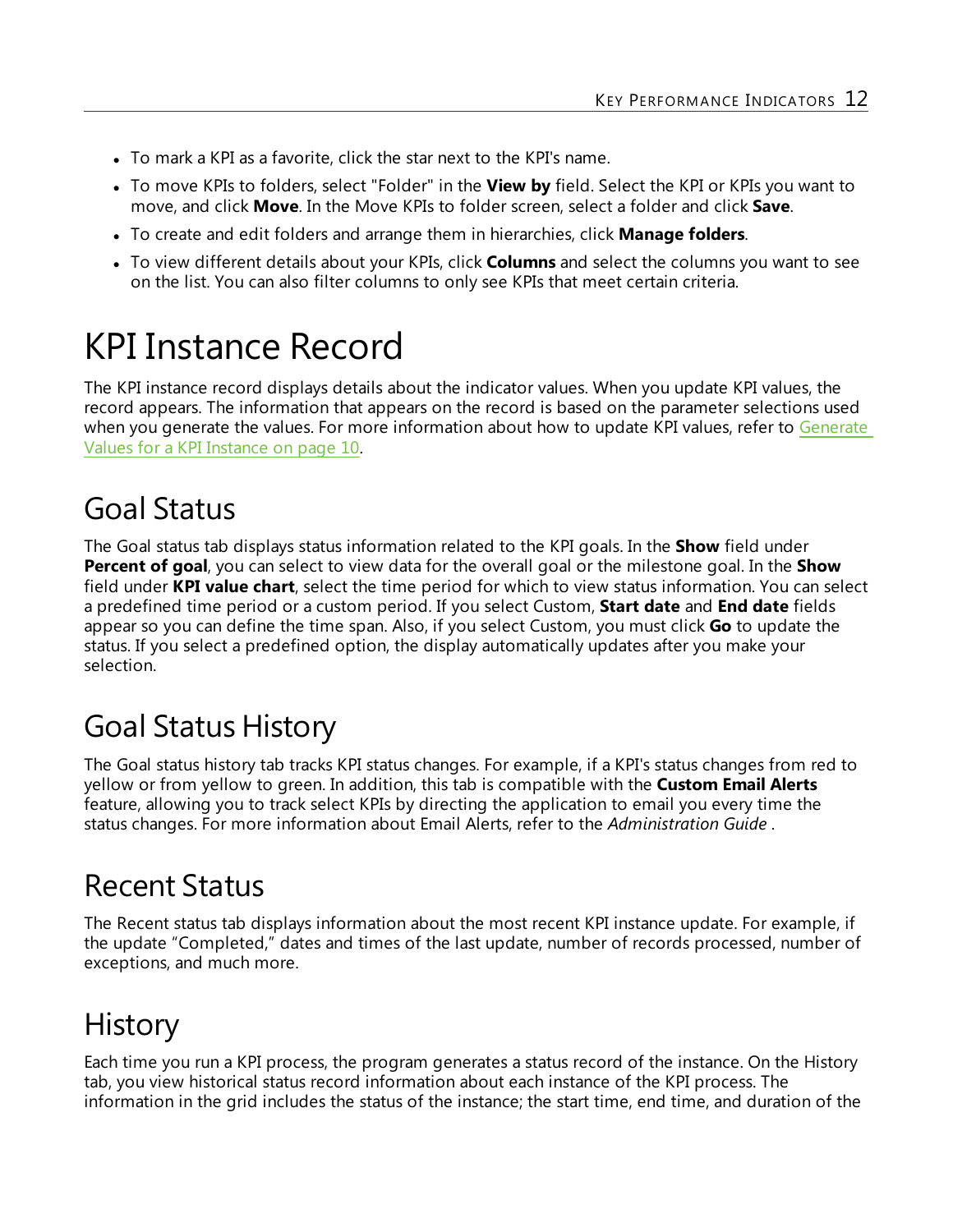#### 13 CHAPTER 1

instance; the person who started the instance; the total number of records processed during the instance; and the server used to run the process for the instance.

**Note:** For information about how to create a KPI instance, refer to Add KPI [Instances](#page-6-1) on page 7.

Depending on your security rights and system role, you can delete a status record from the grid on the History tab.

## <span id="page-12-0"></span>Job Schedules

You can create a job schedule to automatically generate KPI instance values, such as during off-hours. This job scheduler uses the SSIS packages, which can make web service calls to the program so you can create a *SQL Server Agent* job through the program shell. You can use *SQL Server Agent* jobs to generate KPI instances automatically and opt to run the task on a recurring basis. When you create a job schedule, you define the conditions that cause the job to run.

### <span id="page-12-1"></span>Add a Job Schedule

When you click the **Add** button on the Job schedule tab, the Create job screen appears. From this screen, you define your automated job schedule.

#### **Add a New Job Schedule**

1. From the Job Schedules tab, select **Add**. The Create job screen appears.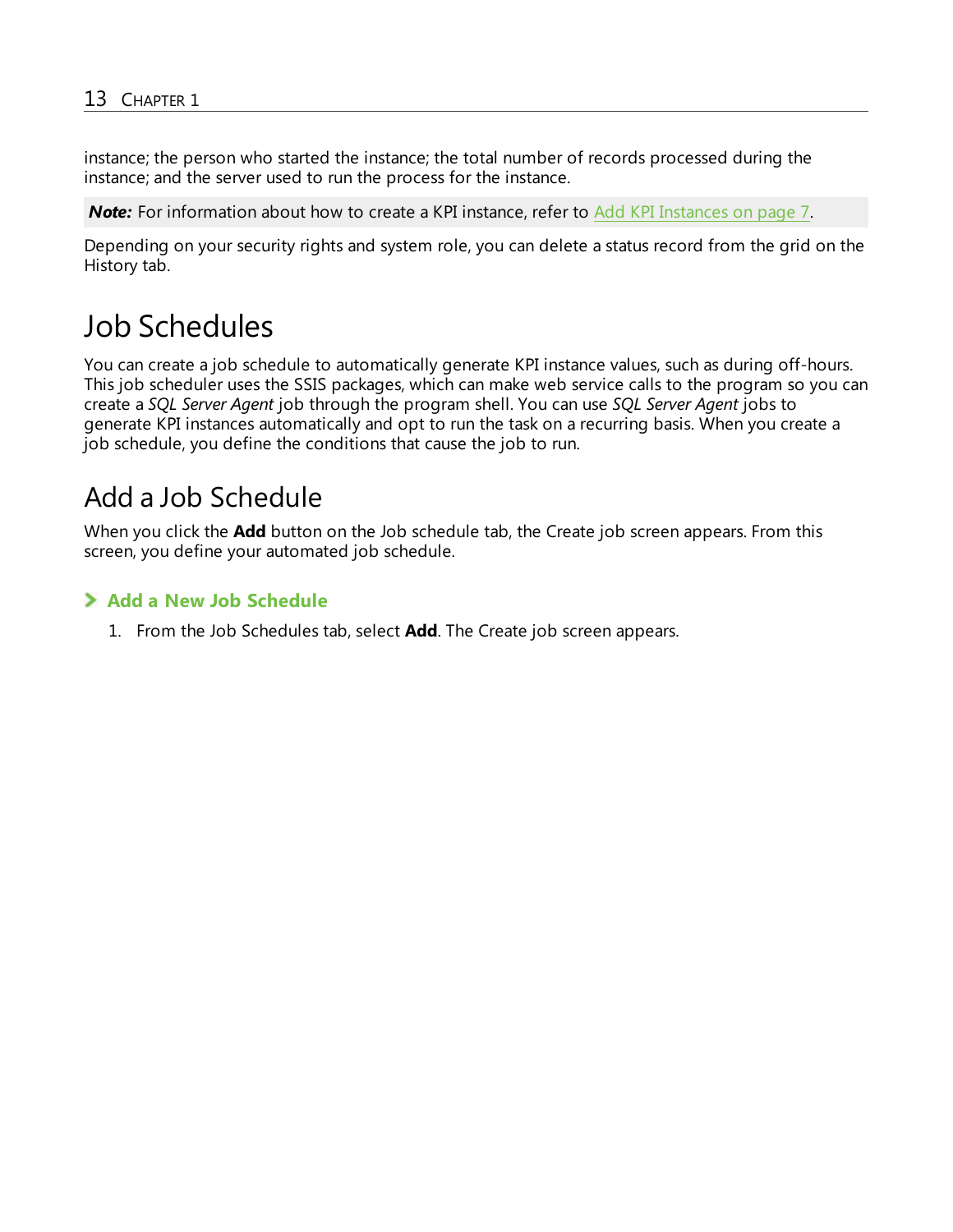| <b>Details</b>             |                              |                              |                      |
|----------------------------|------------------------------|------------------------------|----------------------|
| Job name:                  |                              |                              |                      |
| Schedule type:             | Monthly                      |                              | v                    |
|                            | <b>V</b> Enabled             |                              |                      |
| <b>One-time occurrence</b> |                              |                              |                      |
| Date:                      | $\Box$<br>7/31/2014          | Time:                        | 12:17:40 PM          |
| Frequency                  |                              |                              |                      |
| Occurs every:              | month(s)<br>$\mathbf{1}$     |                              |                      |
|                            |                              |                              |                      |
| O Day:                     | of the month<br>$\mathbf{1}$ |                              |                      |
| The:<br>6                  | $\checkmark$<br>First        | of the month<br>$\checkmark$ |                      |
|                            | Sunday                       |                              |                      |
| <b>Daily frequency</b>     |                              |                              |                      |
| Occurs once at:<br>$\odot$ | 12:17:40 PM                  |                              |                      |
| Occurs every:<br>◎         | ×<br>Minutes<br>ī            | Starting at:                 | 12:17:40 PM          |
|                            |                              | Ending at:                   | 12:17:41 PM          |
| <b>Duration</b>            |                              |                              |                      |
| Starting at:               | ⊡<br>7/31/2014               | End date:                    | 7/31/2014<br>$\circ$ |

- 2. In the **Job name** field, enter a name for the job schedule. This will help to identify the job schedule.
- 3. Select the **Schedule type** for the job. The schedule type dictates when and how often a job schedule will run.
- 4. The job schedule is **Enabled** by default. To suspend the job schedule, deselect the **Enabled** checkbox.
- 5. If the **Schedule type** is set to "One time," the One-time occurrence options will be available. Select the **Date** and **Time** for the job schedule to run.
- 6. If the **Schedule type** is set to Daily, Weekly, or Monthly, the Frequency, Daily frequency, and Duration options will be available. Use these options to determine exactly when and how often the schedule will run.

*Note:* The Frequency, Daily frequency, and Duration options will change depending on the selected **Schedule type**.

7. Select **Save**.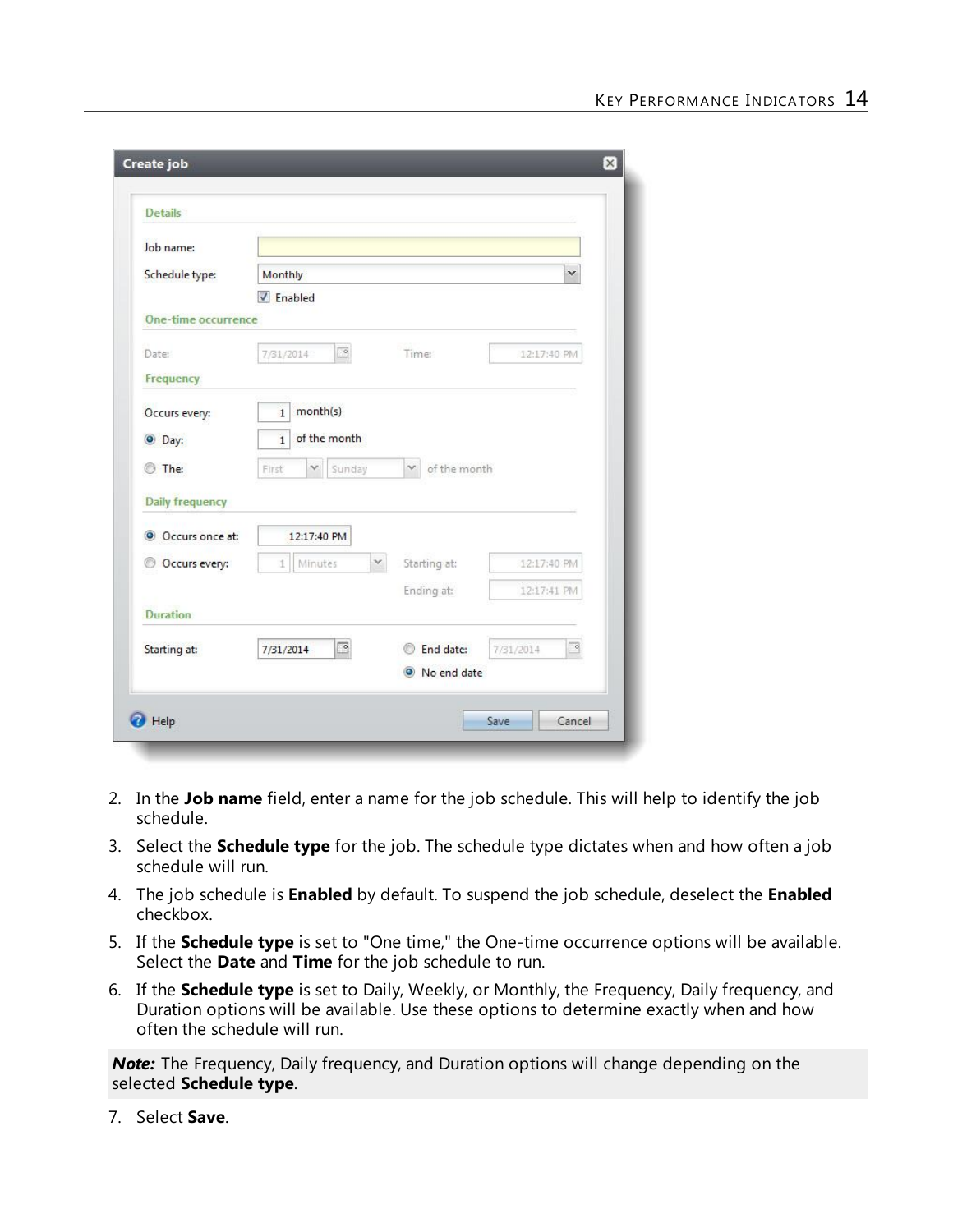## <span id="page-14-0"></span>Create Yahoo! Widgets for a KPI Instance

With the Yahoo! *Widget Engine*, you can run applications called "widgets" on your desktop. You can add KPI widgets to your desktop so you can view the most up-to-date values every time you turn on your computer.

**Note:** Before you can use the Yahoo! widget functionality, you must download the free Yahoo! *Widget Engine* from http://widgets.yahoo.com/.

#### **Create a KPI Yahoo! widget**

- 1. From *Analysis*, click **Information library**. The information library appears.
- 2. Click the KPIs tab.
- 3. In the grid, select the process for which to create a widget.
- 4. On the action bar, click **Go to KPI instance**. The record of the instance appears.
- 5. Under **Tasks**, click **Create Yahoo! widget**. A zip archive that contains the widget files will download.
- 6. Unzip the files and double click the Yahoo Widget file.
- 7. The program creates a widget for the selected KPI.
- 8. To view the widget, double-click on its icon. To view the graph and thermometer representation of the KPI value, click the **Trend** field.

## <span id="page-14-1"></span>Manage RSS Feed

You can enable your KPI data consumers can monitor KPI values from outside of the program. On a KPI Instance record, select the Goal Status History tab. Select **More** and click **View RSS feed**. Your web browser opens and displays the updates for the KPI instance whenever the status changes from one threshold value to another.

<span id="page-14-2"></span>You can provide the address of the web page to your KPI data consumers. With the web address, they can then subscribe to the feed, add it to their **Microsoft Feeds** list, and generate up-to-date KPI data from their web browser at any time.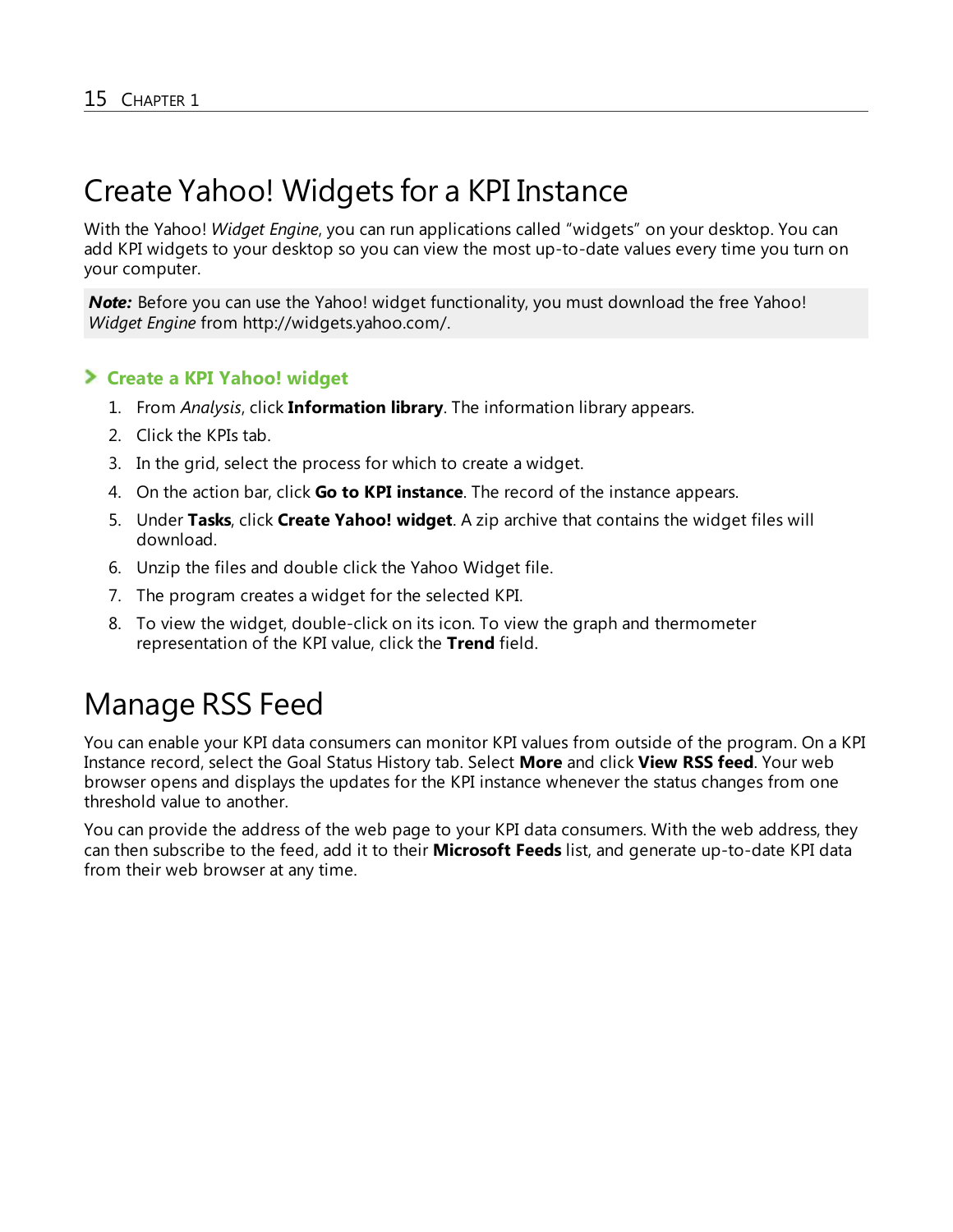# <span id="page-15-0"></span>Key Performance Indicator Dashboard

All users have a personal dashboard, displaying Key Performance Indicator data. The KPI dashboard stores all KPI values and statistic information in an easy to view format.

The dashboard includes data from every KPI instance for which the user has permission. For information about establishing permission settings, see Assign KPI [Permissions](#page-9-0) on page 10.

<span id="page-15-1"></span>You can customize the dashboard view, making it even easier to access the specific information you need. You can also export the information to Microsoft *Excel* or generate a PDF.

# View KPI Dashboards

Whenever you generate values for a KPI instance, the values are automatically added to the KPI dashboard.

Dashboards are permission-based, so only KPIs for which you have permission appear on the dashboard panel.

#### **View KPI data from a dashboard**

1. To view the dashboard, either click the **KPI dashboard** link from the Data page, or if you are working on the KPI instances page or in a KPI instance record, click the **KPI dashboard** link in the **Tasks** pane on the left side of the screen. The KPI dashboard page appears.

In addition, if can access an context-sensitive KPI instance dashboard from your record in the program. For more information, see [Types](#page-4-2) of KPIs on page 5.

**Note:** For information about accessing the Data page or the KPI instances page, see [Access](#page-4-1) KPIs on [page](#page-4-1) 5 or KPI [Instance](#page-11-0) Record on page 12.

2. From the KPI dashboard page, in the **Time span** field, select the time period for which you want to view status information. You can select a predefined time period or a "Custom"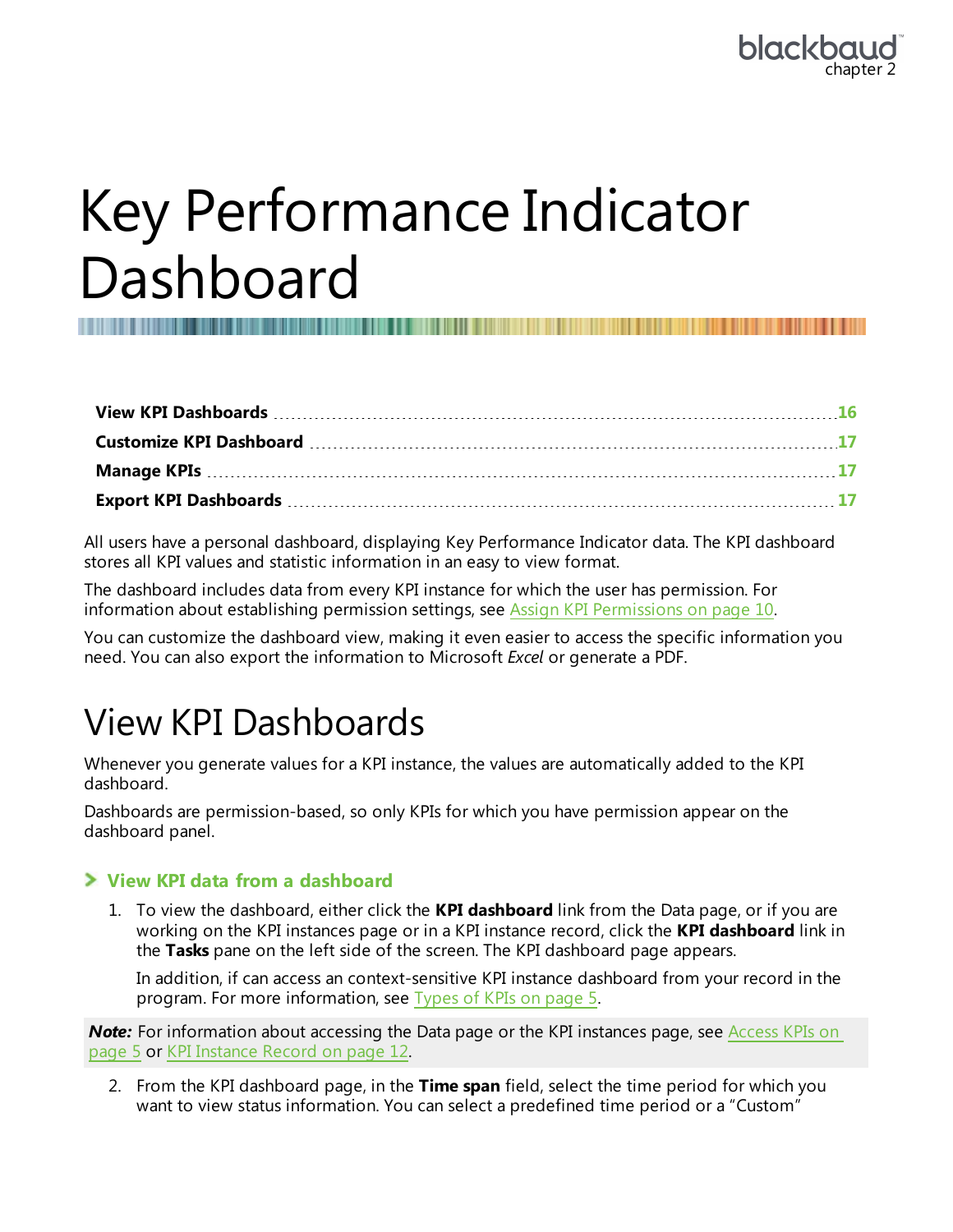period. If you select "Custom", **Start date** and **End date** fields appear, allowing you to define your time span. Also, if you select "Custom", you must click the **Go** button to update the status display. If you select a predefined option, the display automatically updates after you make your selection.

- 3. The dashboard includes the following information:
	- A color-coded line displaying the KPI status
	- A graph displaying KPI value trends
	- The data represented in the thermometer and graph

## <span id="page-16-0"></span>Customize KPI Dashboard

The **Customize dashboard** option allows you to arrange your dashboard to meet your specific needs. For example, if your KPI dashboard page includes value information for 20 or 30 KPI instances, you spend a good deal of time scrolling through this very long list, trying to locate specific instance information. With **Customize dashboard**, you can create different dashboard pages on which to store specific instance data. You can also arrange information in tabs, making it easy to access different instance data while working on the same page.

# <span id="page-16-1"></span>Manage KPIs

<span id="page-16-2"></span>While working in the **KPI dashboard**, you can access the KPI instances page by clicking **Manage KPIs**.

## Export KPI Dashboards

You can easily share KPI dashboard data with users outside the program. In addition to printing out the dashboard page, you can also export the information, creating either an *Excel* spreadsheet or a PDF.

*Note:* You can also export to *Excel* and *Acrobat* PDF from the web view. For more information, see View Web Dashboard on page 1.

#### **Export a KPI Dashboard data to an Excel spreadsheet**

- 1. From the KPI dashboard page, right click.
- 2. Select **Export**, **Excel**. The Save as screen appears.
- 3. Select a **Save in** location.
- 4. Enter a **File name** for the *Excel* spreadsheet about to be generated.
- 5. Click **Save**. The dashboard information is saved to the new spreadsheet.

#### **Export a KPI Dashboard data to a PDF**

1. From the KPI dashboard page, right click.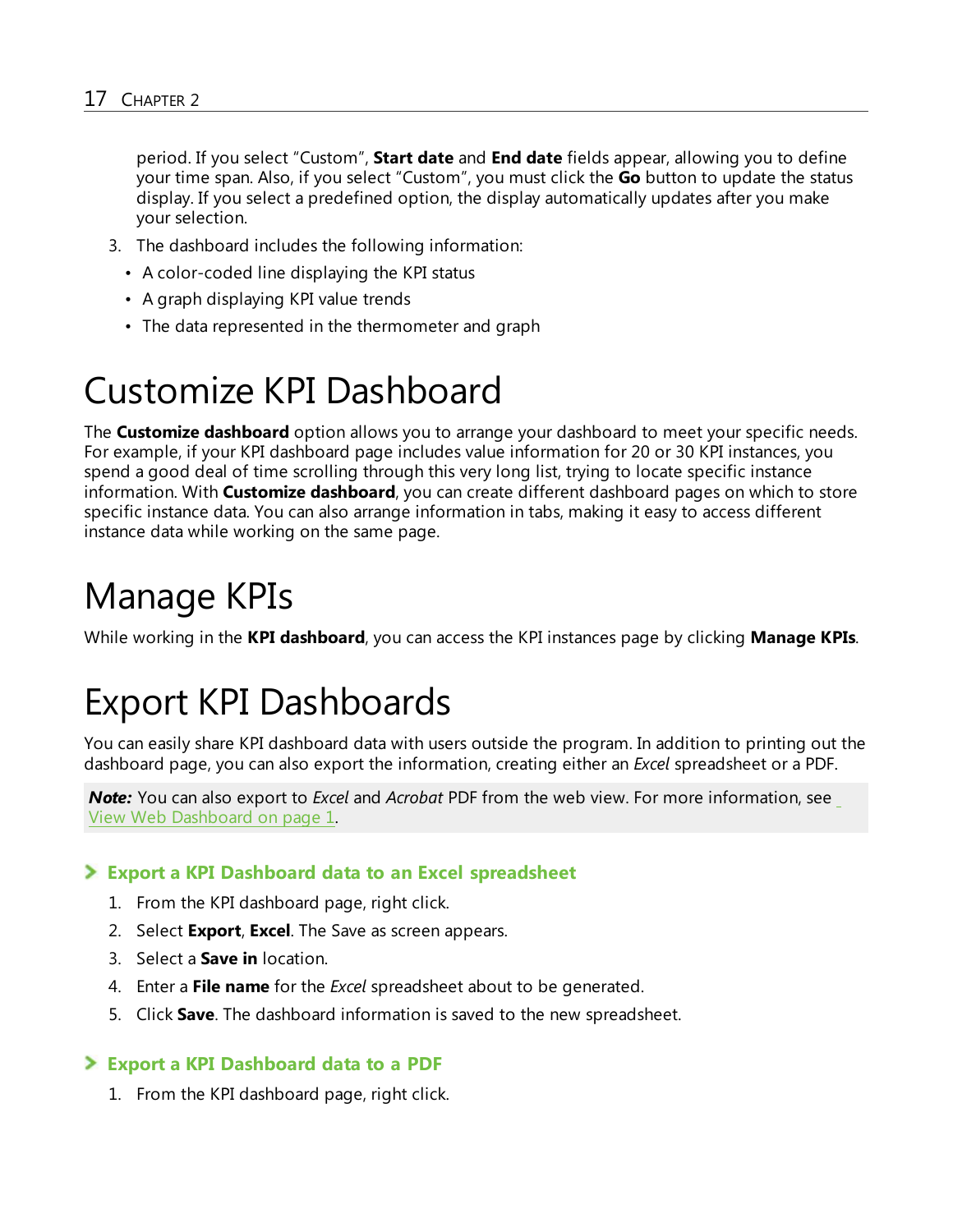- 2. Select **Export**, **Acrobat (PDF) file**. The Save as screen appears.
- 3. Select a **Save in** location.
- 4. Enter a **File name** for the PDF about to be generated.
- 5. Click **Save**. The dashboard information is saved to the PDF.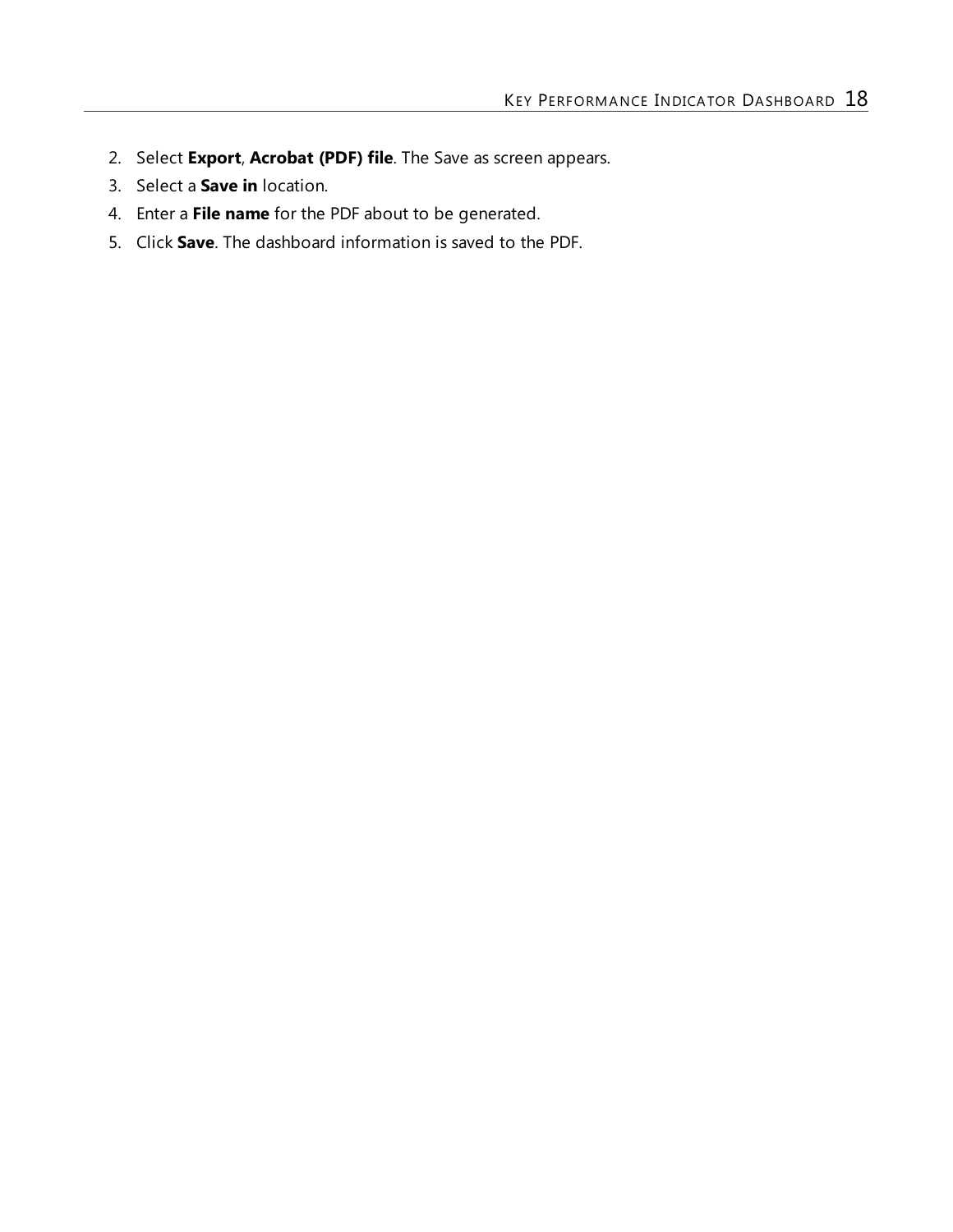# <span id="page-18-0"></span>Web Dashboard

The Web Dashboard presents information from your database in one consolidated location using dynamic tools such as lists, charts, gauges, and web content from external web sites. Users customize the content, appearance, and layout of the parts and pages that make up the Web Dashboard site. Other users can view or manipulate parts for their own needs. For example, users can select the dates or records displayed in the part. Administrators can define permissions so only specified users have view or edit rights for the site, pages, and parts.

Parts on the same page can be connected so they share data. Using a part's embed code and direct URL, you can embed the part in other web applications, or use it with Microsoft *Vista* or *7* gadgets or *Yahoo!* widgets.

# <span id="page-18-1"></span>Blackbaud Dashboard Page

Use the Blackbaud Dashboard home page to organize your site. If you use multiple databases, you can select the database you want to use for the site. Once you select a database, you access the Folder Contents page. On this page you can set site and page permissions and add pages and folders.

## <span id="page-18-2"></span>Site Options

Using the options under the **Site Options** field, you can specify which system roles have rights to edit the site or parts.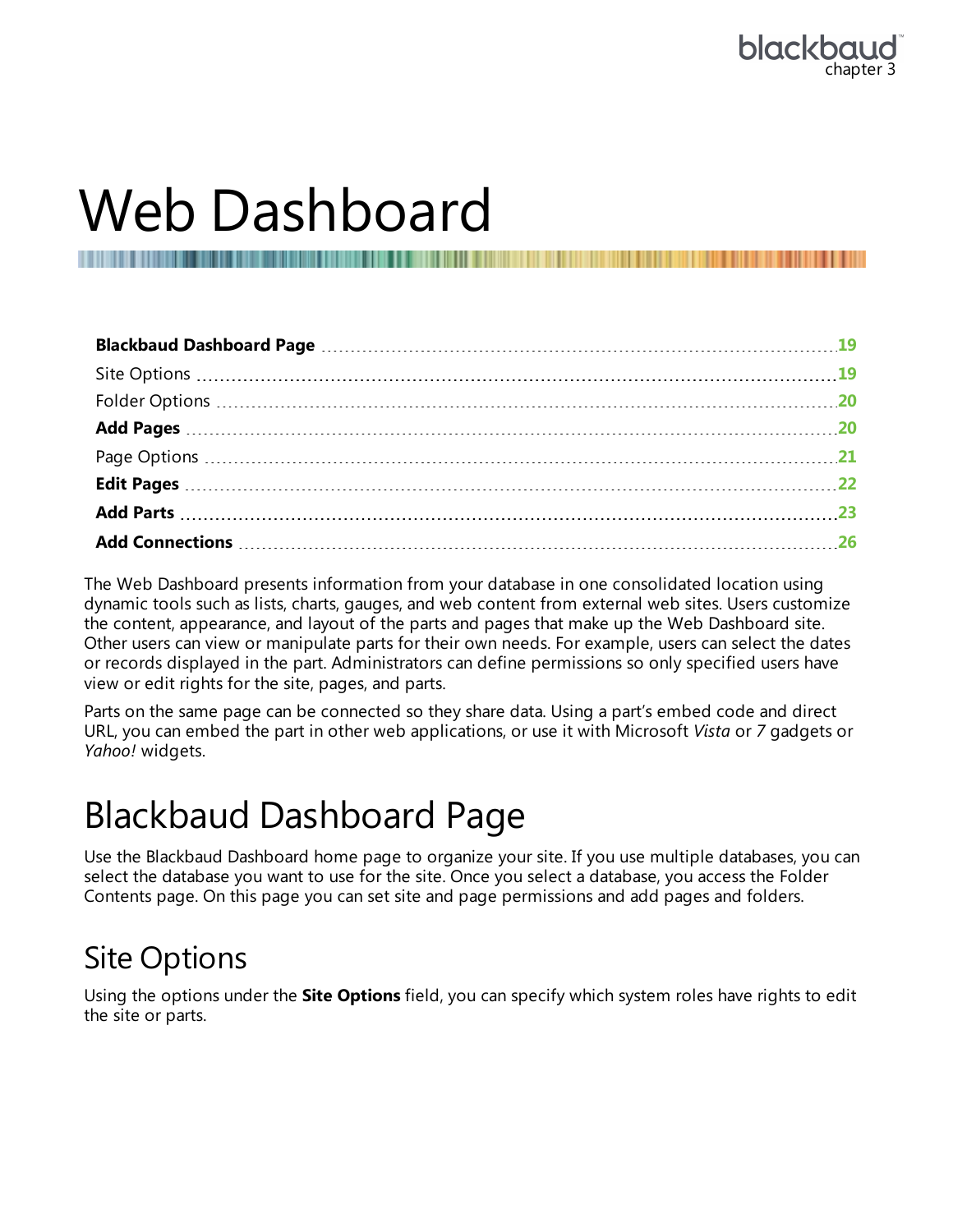| <b>Option</b>               | <b>Description</b>                                                                                                                                     |
|-----------------------------|--------------------------------------------------------------------------------------------------------------------------------------------------------|
| <b>Edit Site Privileges</b> | Assign rights to roles. Options include the ability to personalize pages, add new<br>pages, assign page permissions, and add, edit, or delete folders. |
| <b>Edit Part Privileges</b> | Assign add or edits rights to dashboard parts that are secured.                                                                                        |

## <span id="page-19-1"></span>Folder Options

You can organize pages by adding folders to your site. The **Folder options** field appears on the Folder Contents page of the dashboard.

| <b>Option</b>      | <b>Description</b>                                                                                                                                                                                                                   |
|--------------------|--------------------------------------------------------------------------------------------------------------------------------------------------------------------------------------------------------------------------------------|
| Add new page       | Add a new page to this folder. For more information, refer to Add Pages on page 20.                                                                                                                                                  |
| <b>Import page</b> | Import an existing dashboard page using an page definition file. You can export a<br>page definition file using the Export page option under Page options. For more<br>information about exporting, refer to Page Options on page 21 |
| Add new folder     | Add a new sub-folder to this folder.                                                                                                                                                                                                 |

# <span id="page-19-0"></span>Add Pages

When you add pages to the site, you define basic properties for the page as well as the layout and context record type.

#### **Add a page**

- 1. From the Blackbaud Dashboard page, if you use multiple databases, select the database to use. The Folder Contents page appears.
- 2. Select **Folder options**, **Add new page**. The Add new page screen appears.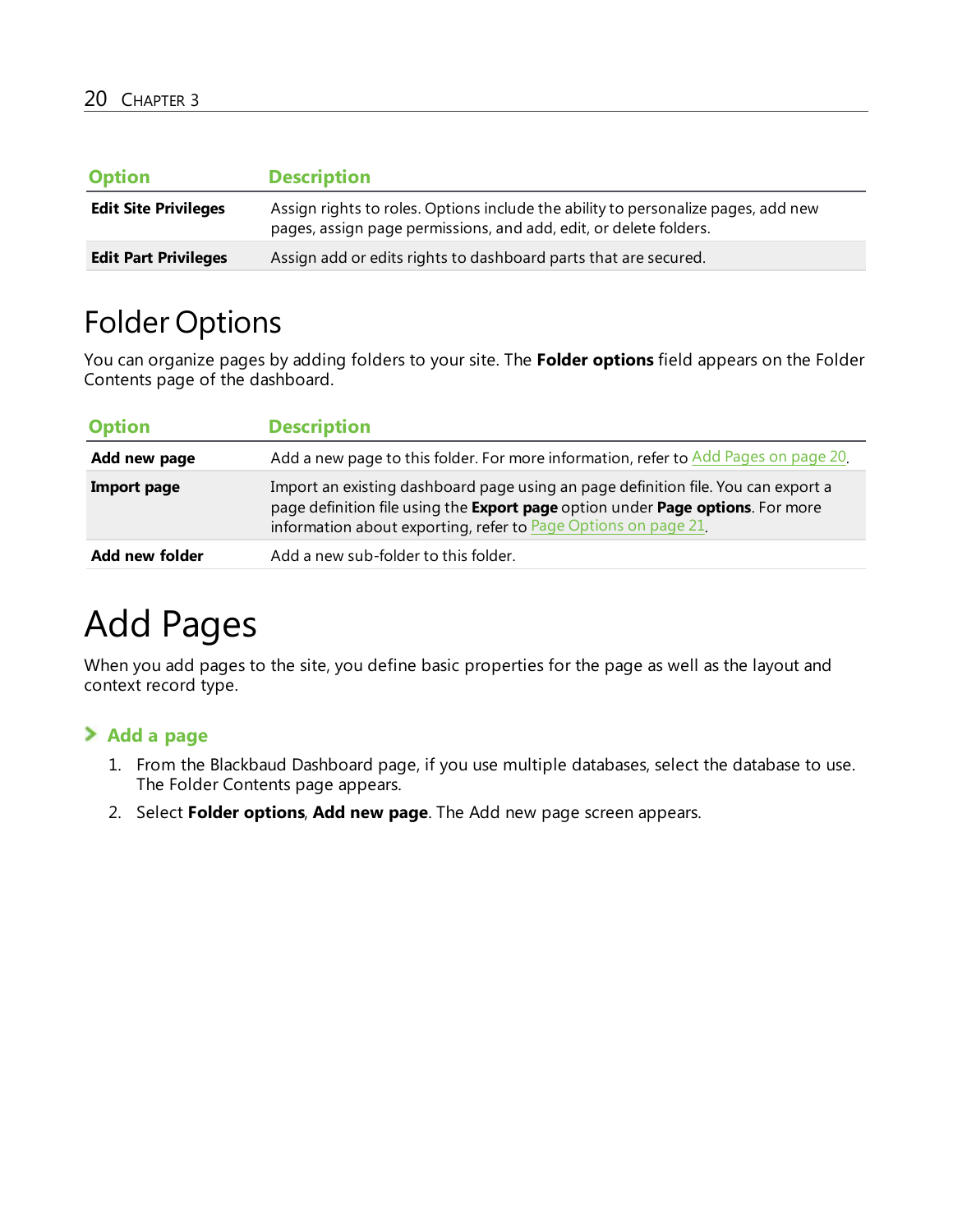| <b>Add new page</b>                  |                                                 |
|--------------------------------------|-------------------------------------------------|
| Page name:                           |                                                 |
| Page title:                          | .aspx                                           |
| Description:                         |                                                 |
| Context record type:                 |                                                 |
| $<$ None $>$<br>Default search list: |                                                 |
| Layout:                              |                                                 |
|                                      | Four columns, header, footer                    |
|                                      | C Left column, body, header, footer             |
|                                      | Right column, body, header, footer              |
|                                      | Right column, left column, body, header, footer |
|                                      | O Two columns, header, footer                   |
|                                      | Cancel<br>Save                                  |

- 3. In the **Page name** field, enter the file name for the page.
- 4. In the **Page title** field, enter a title for the page.
- 5. In the **Description** field, enter a description of the page.
- 6. In the **Context record type** field, select a record type to base the dashboard on.
- 7. In the **Default search list** field, select a search type. The options available depend on the context record type you selected.
- 8. In the **Layout** field, select the web page layout. When you select a layout, a preview appears on the left demonstrating column, header, and footer positions for each layout.
- <span id="page-20-0"></span>9. Click **Save**. You return to the Folder Contents page which displays a link to the new page.

## Page Options

The **Page options** field appears on the page view of the dashboard.

#### **Page Option Description**

| <b>Edit personal version</b> | Displays the personal version of the page in edit mode. Any changes you make to the |
|------------------------------|-------------------------------------------------------------------------------------|
| of this page                 | personal version are visible only to you.                                           |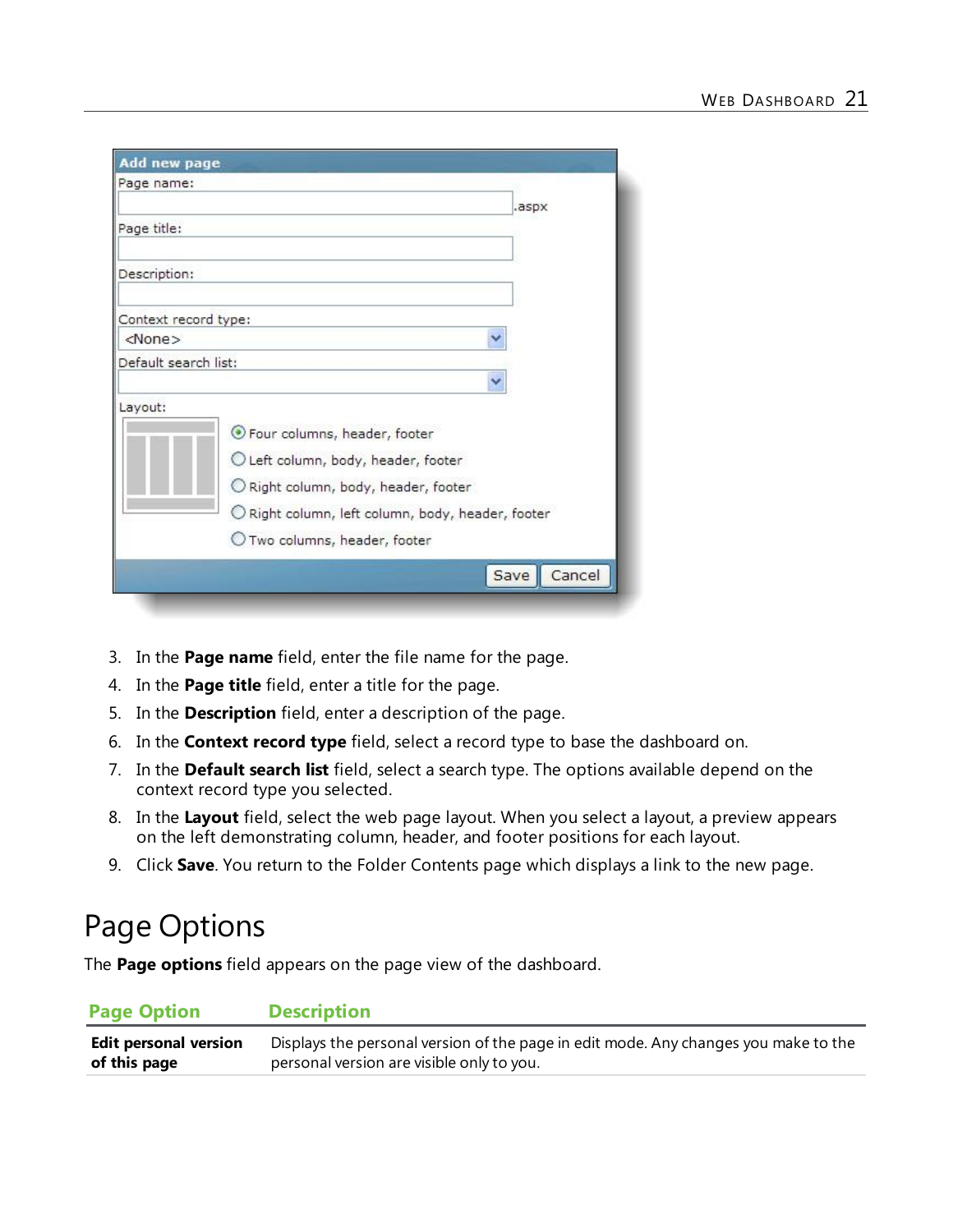| <b>Page Option</b>                         | <b>Description</b>                                                                                                                                                                                                                                                                              |
|--------------------------------------------|-------------------------------------------------------------------------------------------------------------------------------------------------------------------------------------------------------------------------------------------------------------------------------------------------|
| <b>Edit shared version of</b><br>this page | Displays the shared version of the page in edit mode. Any changes you make to the<br>shared version are visible to any users who view this page.                                                                                                                                                |
| Show shared view                           | From the personal version, select this option to display the shared view of the page.                                                                                                                                                                                                           |
| Show personal view                         | From the shared version, select this option to display the personal view of the page.                                                                                                                                                                                                           |
| <b>Reset page content</b>                  | When editing the personal version, select this option to remove all personalization<br>settings from the page.                                                                                                                                                                                  |
| <b>Edit page information</b>               | Edit the page name, title, description, context record, or default search list.                                                                                                                                                                                                                 |
| Copy page                                  | Make a copy of the page.                                                                                                                                                                                                                                                                        |
| Move page                                  | Move the page to a different folder.                                                                                                                                                                                                                                                            |
| <b>Export page</b>                         | When editing the shared version, select this option to export the shared settings for<br>the page. You can save the page definition file and later import it using the Import<br>page option under Folder options. For more information about importing, refer to<br>Folder Options on page 20. |
| <b>Edit permissions</b>                    | Set view and edit rights for the page.                                                                                                                                                                                                                                                          |
| Delete page                                | Deletes the page.                                                                                                                                                                                                                                                                               |

# <span id="page-21-0"></span>Edit Pages

After adding a new page, you can edit the personal or shared version. When editing, you can add parts to the page and connect them so they share information.

#### **Edit a page**

- 1. From the Folder Contents page, click the page to edit. The Page options page appears.
- 2. Select **Page options**, **Edit personal version of this page** or **Page options**, **Edit shared version of this page**. The personal version or shared version of the page appears. Any changes you make to the personal version are visible only to you. Any changes you make to the shared version are visible to any users who view this page.
- 3. You can edit existing dashboard parts on this page or add additional ones. For more informationabout how to add dashboard parts, refer to [Add](#page-22-0) Parts on page 23.
- 4. You can connect parts so they share data. For more information, refer to Add [Connections](#page-25-0) on [page](#page-25-0) 26.
- 5. Click **Exit edit mode** to return to the view mode of the page.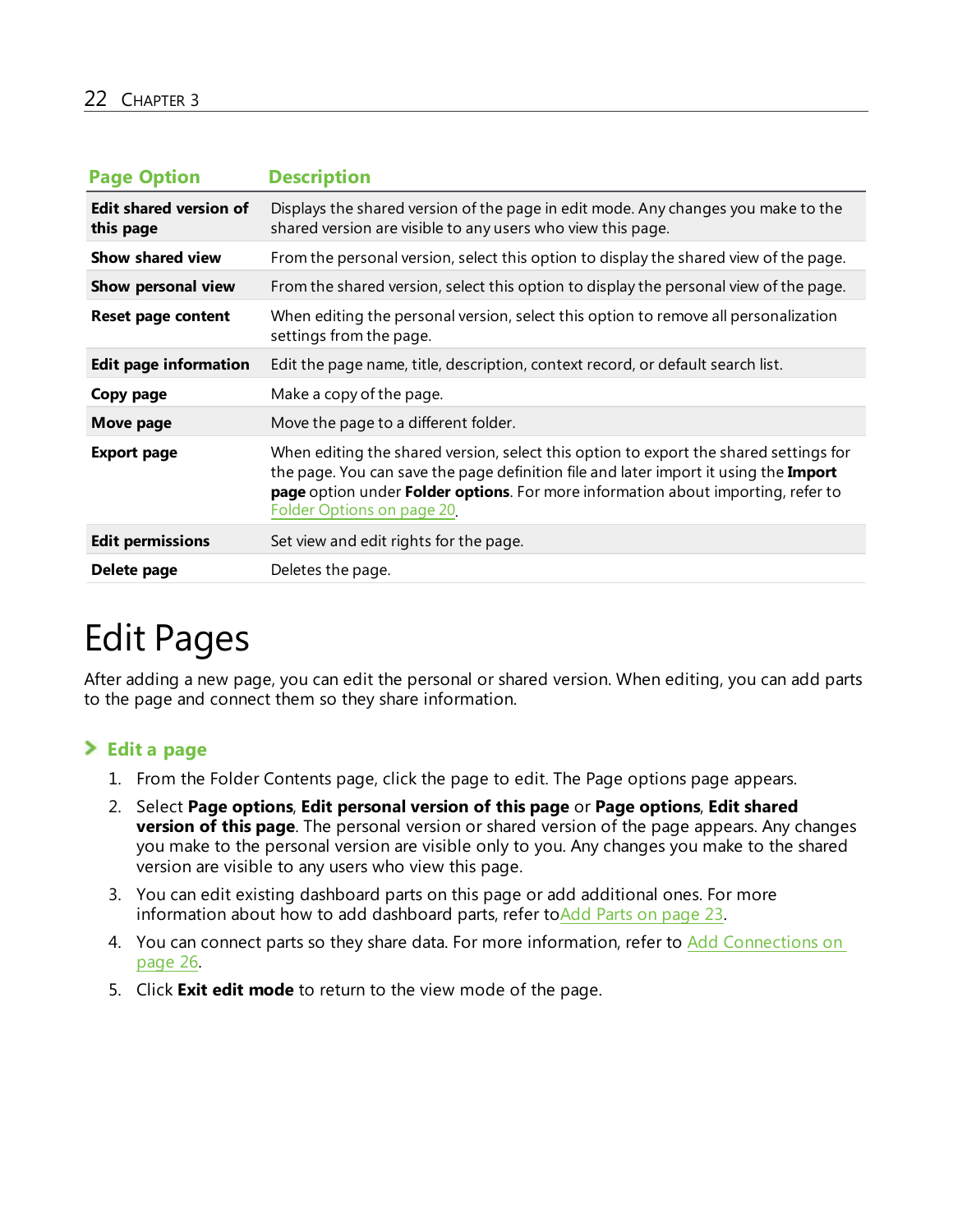## <span id="page-22-0"></span>Add Parts

You can add several different types of dashboard parts such as Date and Data list parts, as well as Embedded web content parts.

#### **Add dashboard parts to a page**

- 1. From a page, select **Page options**, **Edit personal/shared version of this page**. The edit view appears.
- 2. Click **Add dashboard item**. The Catalogs screen appears.

| <b>Catalogs</b>                                                                                                                                                                                                                                              |       |
|--------------------------------------------------------------------------------------------------------------------------------------------------------------------------------------------------------------------------------------------------------------|-------|
| Select the catalog you would like to browse.<br>Page Catalog (0)<br>Constituent parts (1)<br>Data list parts (3)<br>Date parts (2)<br>Embedded web content parts (3)<br>KPI parts (8)<br>NetCommunity parts (3)<br>OLAP parts (2)<br>Miscellaneous parts (1) |       |
| <b>Page Catalog</b>                                                                                                                                                                                                                                          |       |
| Add<br>Add to:   Top                                                                                                                                                                                                                                         | Close |

3. Select the catalog of parts to browse. When you select a catalog, all the parts available for that type appear.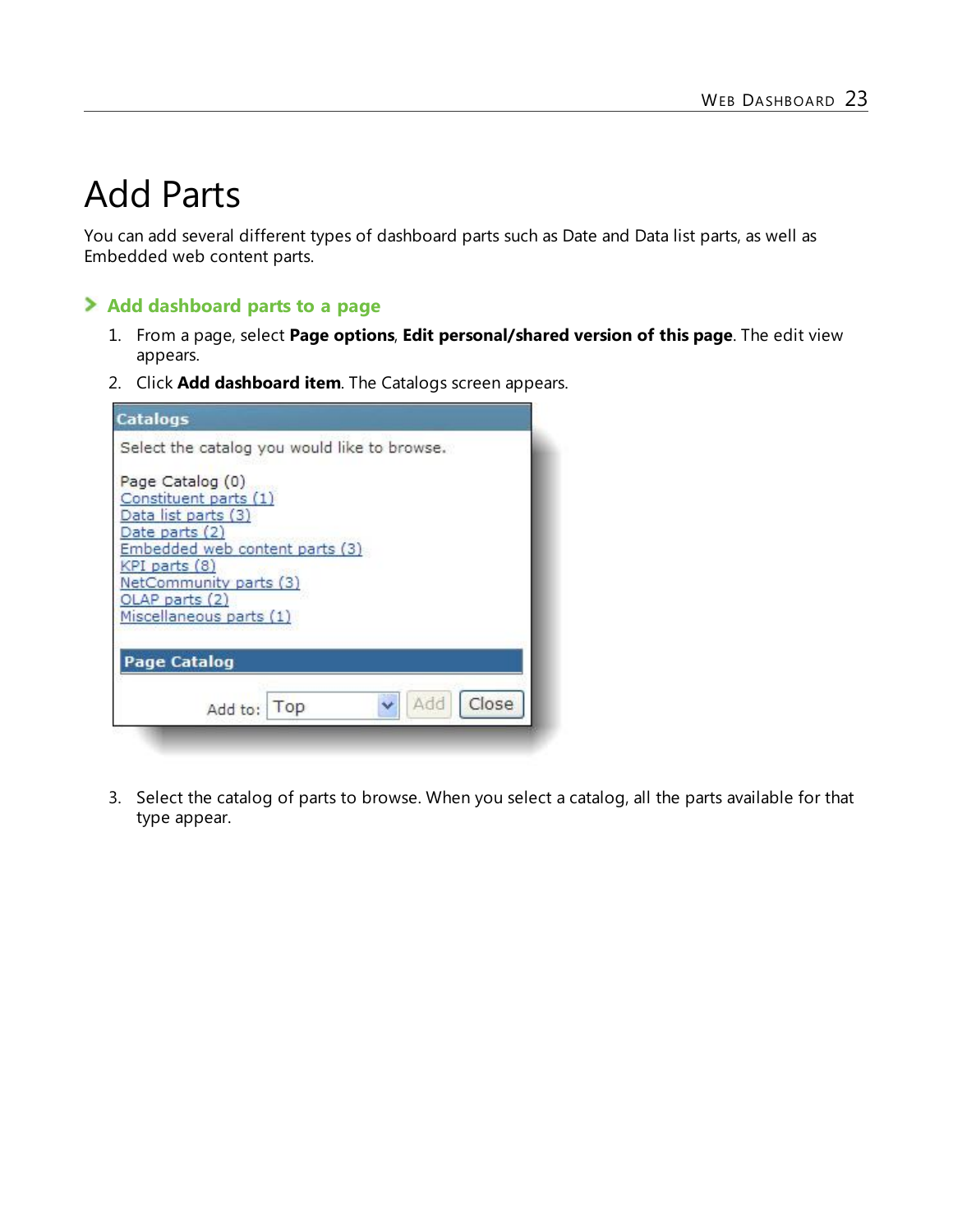| <b>Catalogs</b>                                                                                                                                                                                              |
|--------------------------------------------------------------------------------------------------------------------------------------------------------------------------------------------------------------|
| Select the catalog you would like to browse.                                                                                                                                                                 |
| Page Catalog (0)<br>Constituent parts (1)<br>Data list parts (3)<br>Date parts (2)<br>Embedded web content parts (3)<br>KPI parts (8)<br>NetCommunity parts (3)<br>OLAP parts (2)<br>Miscellaneous parts (1) |
| <b>KPI</b> parts                                                                                                                                                                                             |
| <b>KPI</b> Chart                                                                                                                                                                                             |
| KPI Circular Gauge                                                                                                                                                                                           |
| KPI Context Record Data Provider                                                                                                                                                                             |
| <b>KPI Data Provider</b>                                                                                                                                                                                     |
| KPI Date Range                                                                                                                                                                                               |
| KPI Thermometer                                                                                                                                                                                              |
| KPI Numeric Indicator                                                                                                                                                                                        |
| <b>KPI Ticker</b>                                                                                                                                                                                            |
| Close<br>Add<br>Top<br>Add to:                                                                                                                                                                               |

When you hover your cursor over a part type, a description of the part appears.

- 4. Select the parts to add.
- 5. In the **Add to** field, select the area of the page to place the part. For example, if you selected a "Two columns, header, footer" layout for this page, you can place the part in the Top, Left, Right, or Bottom zone.
- 6. Click **Add**. If the part has formatting options, such as Properties, Appearance, and Layout, a screen appears so you can select these.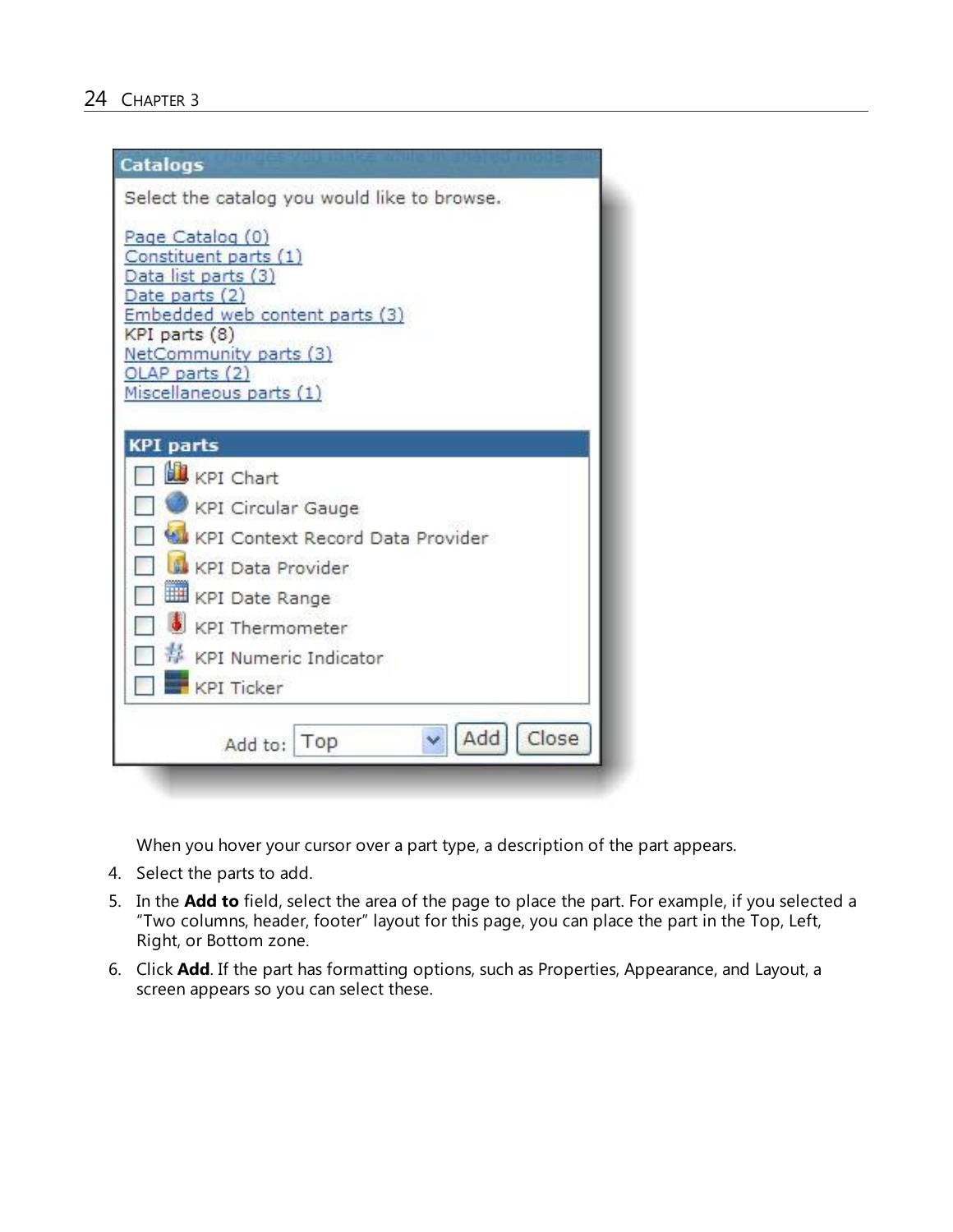| <b>KPI</b> chart                                                                        |
|-----------------------------------------------------------------------------------------|
| Modify the properties of the Web Part, then click OK or<br>Apply to apply your changes. |
| $\Box$ Chart options                                                                    |
| Style:                                                                                  |
| Area                                                                                    |
| Text color:                                                                             |
| DimGray                                                                                 |
| Show title                                                                              |
| Title font size:<br>$12 \times$                                                         |
| + Chart area                                                                            |
| + Chart border                                                                          |
| + Legend                                                                                |
| + 3D perspective                                                                        |
| + Appearance                                                                            |
| + Layout                                                                                |
|                                                                                         |
|                                                                                         |
|                                                                                         |
|                                                                                         |
|                                                                                         |
|                                                                                         |
| OK Cancel Apply                                                                         |

- 7. Click **OK**. You return to the page and the dashboard part appears in the selected zone.
- 8. If you are using *Internet Explorer* as your browser, you can drag and drop dashboard parts to different zones. If you are using any other browser, to move a part, click **Edit** to access the properties screen. In the Layout section, select a different zone.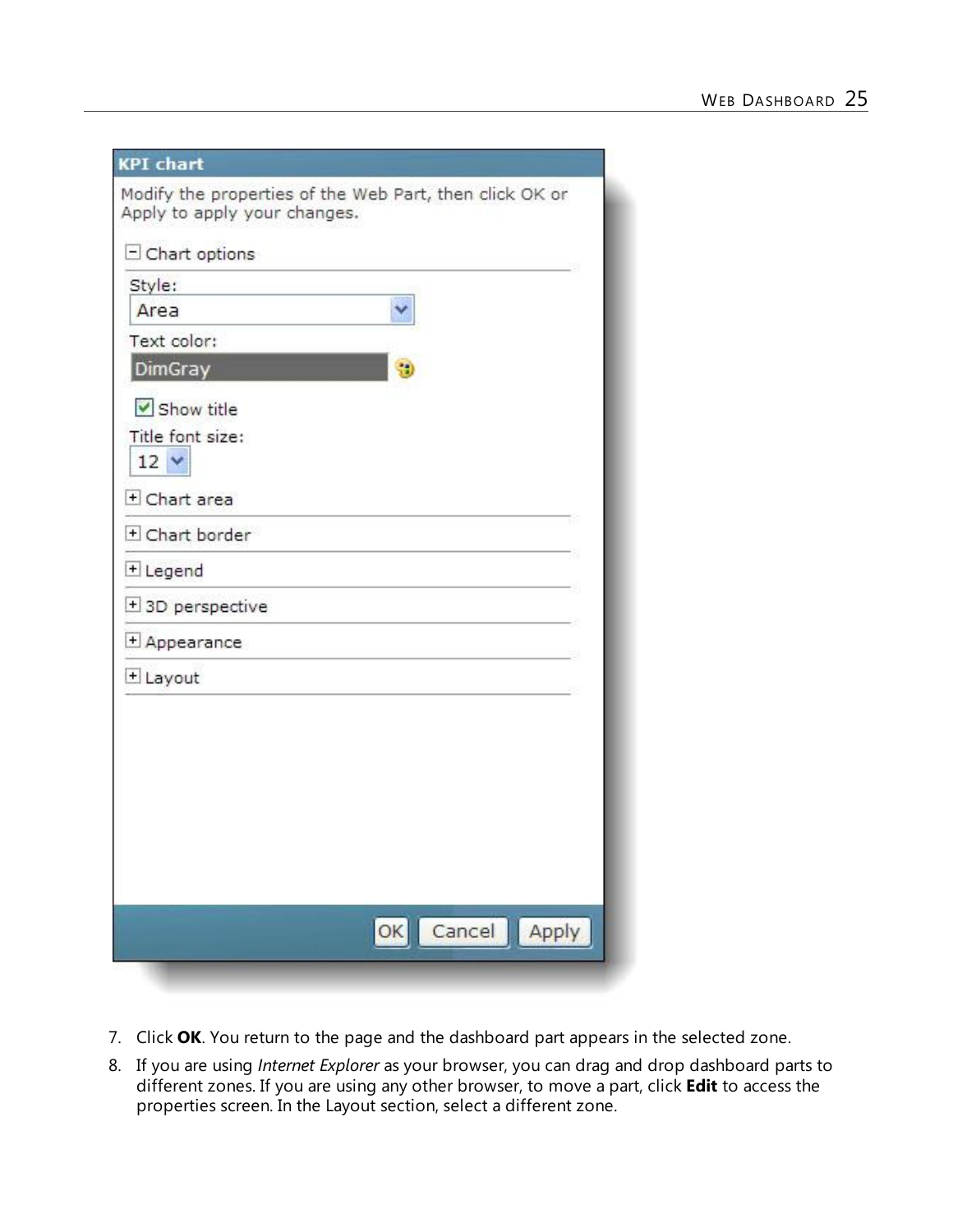**Tip:** For certain part types, a Web properties icon appears when you hover over the part. When you click the icon, the Properties screen appears displaying the part's embed code and direct URL. You can use these to embed the part in other web applications, or to use with Microsoft *Vista*or *7*gadgets or *Yahoo!* widgets.

<span id="page-25-0"></span>9. Continue to add dashboard parts to the page or click **Exit edit mode** to return to the page.

## Add Connections

You can connect parts so that one part provides data to other parts to be used for different purposes. For example, you can connect Calendar Date Picker, Date Offset, and KPI Numeric Indicator parts so that users can compare KPIs for a selected date with KPIs for the same date in the previous month. Because the parts are connected, when a user selects a different date for the KPIs, the previous month's date updates automatically.

**Tip:** "Provider" parts provide data to other parts. "Consumer" parts receive data from other parts. Some parts can be both providers and consumers.

#### **Connect dashboard parts**

- 1. From the edit view of a page, add the parts you want to connect, making sure that at least one of them is a provider.
- 2. Place your cursor over the yellow button for the consumer part. This message appears:



3. Click the yellow button on the consumer. The provider and consumer parts start blinking.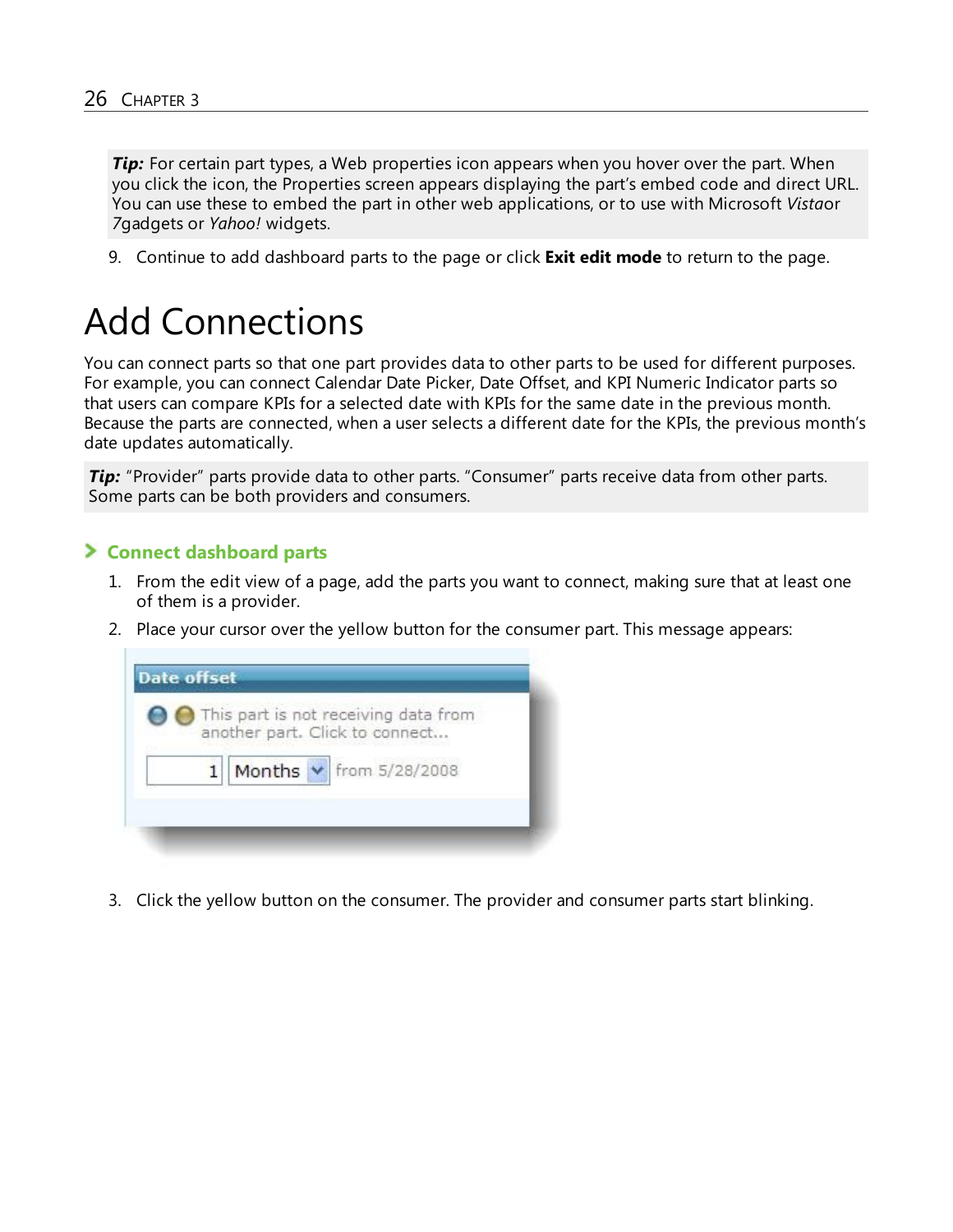|                    | Detecting signal from other part. Click<br>button to complete connection |
|--------------------|--------------------------------------------------------------------------|
| 5/28/2008          |                                                                          |
|                    |                                                                          |
|                    |                                                                          |
| <b>Date offset</b> |                                                                          |
|                    | Detecting signal from other part. Click                                  |
|                    |                                                                          |
|                    | button to complete connection                                            |
| 1                  | Months $\vee$ from 5/28/2008                                             |

4. Click the blue button on the provider part.

| 5/28/2008          |                                         |  |
|--------------------|-----------------------------------------|--|
|                    |                                         |  |
|                    |                                         |  |
| <b>Date offset</b> |                                         |  |
|                    | Detecting signal from other part, Click |  |
|                    |                                         |  |
|                    | button to complete connection           |  |

5. Click the yellow button on the consumer part. The parts connect.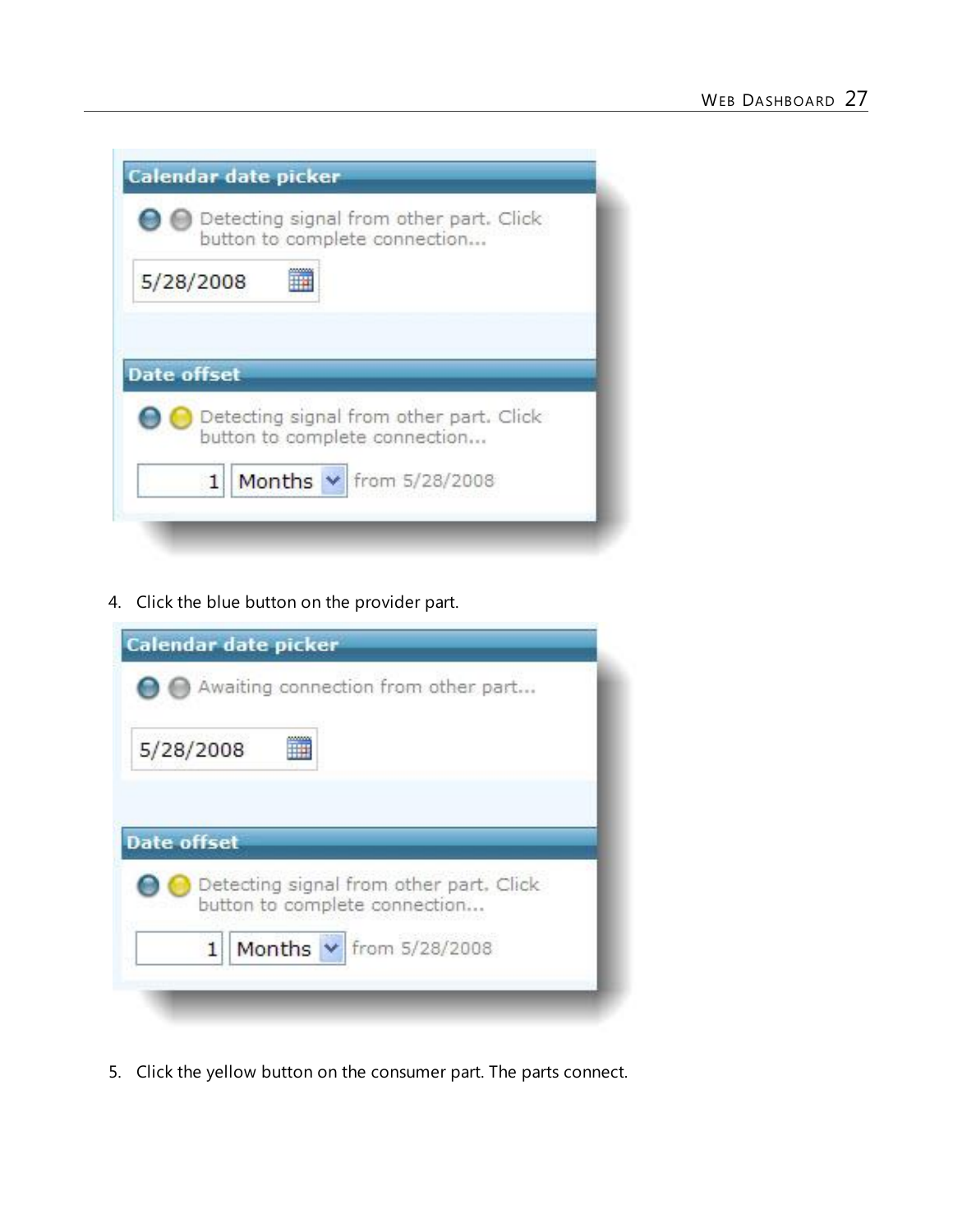| 5/28/2008          |                                       |  |
|--------------------|---------------------------------------|--|
|                    |                                       |  |
| <b>Date offset</b> |                                       |  |
|                    | Currently receiving data from 1 other |  |
|                    | web part. Click to edit connections   |  |
| $\mathbf{1}$       | Months v from 5/28/2008               |  |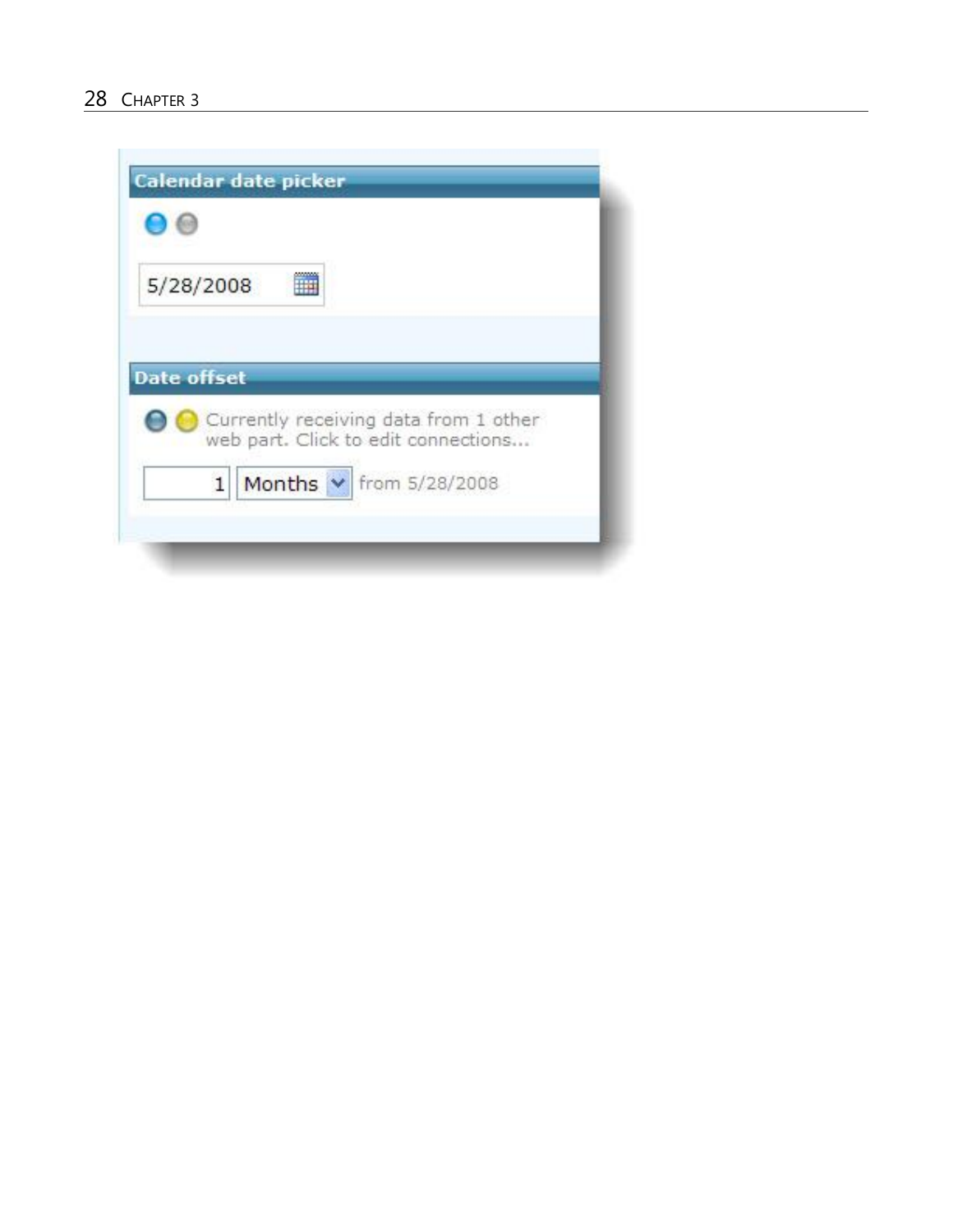# <span id="page-28-0"></span>Report Options

<span id="page-28-1"></span>This chapter includes information about the various report options available, such as print and export.

# Reports Toolbar

When you generate a report, you can use the report toolbar to modify how you view the report. The toolbar buttons are common to all reports.

| <b>Toolbar item</b>  | <b>Description</b>                                                                                                                                                                                                                                                                                                                                                                                 |
|----------------------|----------------------------------------------------------------------------------------------------------------------------------------------------------------------------------------------------------------------------------------------------------------------------------------------------------------------------------------------------------------------------------------------------|
| <b>First Page</b>    | On a report with multiple pages, click this button to return to the first page.                                                                                                                                                                                                                                                                                                                    |
| <b>Previous Page</b> | On a report with multiple pages, click this button to return to the previous page.                                                                                                                                                                                                                                                                                                                 |
| <b>Current Page</b>  | The chronological number of the selected page appears. To navigate to a specific page, enter the<br>page number and press ENTER.                                                                                                                                                                                                                                                                   |
| <b>Next Page</b>     | On a report with multiple pages, click this button to return to the previous page.                                                                                                                                                                                                                                                                                                                 |
| Last Page            | On a report with multiple pages, click this button to go to the last page.                                                                                                                                                                                                                                                                                                                         |
| <b>Refresh</b>       | To refresh information to include new or updated data, click this button.                                                                                                                                                                                                                                                                                                                          |
| <b>Export</b>        | To select a file format for exporting, click this button. File types include XML file with report data, CSV<br>(comma delimited), TIFF file, pdf file, Web archive, Excel, and Word. Note: In exported reports, such<br>as PDF versions of the reports, some items may appear as links. These currently direct you to the<br>Blackbaud website, instead of to the specific records in the program. |
| <b>Search Text</b>   | To search the report for a word or phrase, enter the text in this field and click Find.                                                                                                                                                                                                                                                                                                            |
| <b>Find</b>          | To search for text entered in the Search Text field, click this button.                                                                                                                                                                                                                                                                                                                            |
| <b>Next</b>          | To search for the next instance of text in the Search Text field, click this button.                                                                                                                                                                                                                                                                                                               |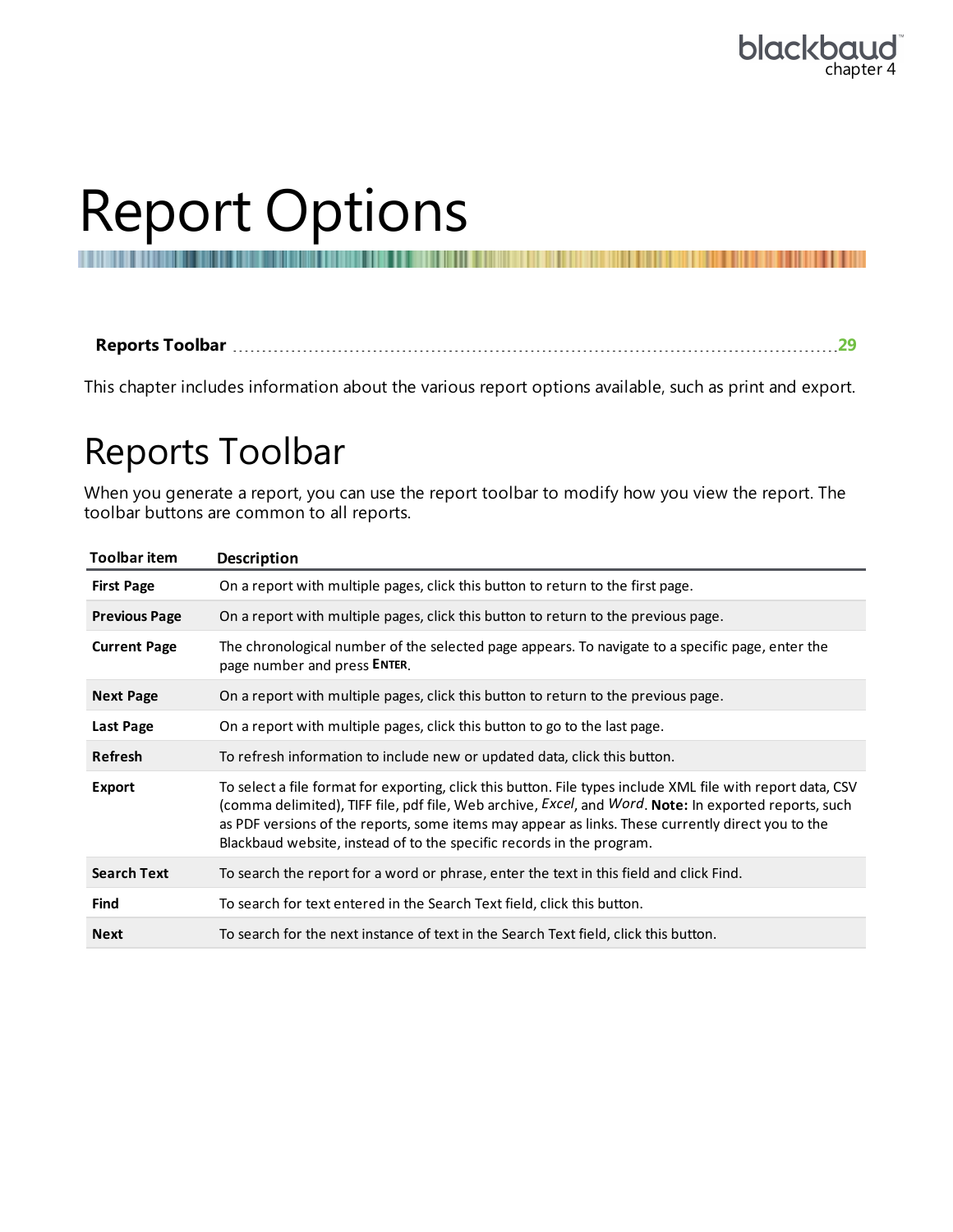

# <span id="page-29-0"></span>Microsoft Excel Add-In

Programs built on Blackbaud's Infinity platform can integrate with Microsoft *Excel 2007* or *2010* for easy access to Infinity data from within a spreadsheet. You can take advantage of the tools in *Excel*, such as graphs and pivot tables, to present and analyze the data. The data is pulled from the Infinity database and can be refreshed each time the spreadsheet is opened or can be refreshed on demand.

# <span id="page-29-1"></span>Set Up Microsoft Excel Add-In

To install the Microsoft *Excel* Add-in, you can use a utility on the Utilities, Gadgets, and Reference page that you access from the application start page. After you install the add-in, a Blackbaud tab appears on the ribbon in *Excel*. You can then select ad-hoc queries, data lists, or KPIs in the program to create spreadsheets with data from your database. For more information about how to install the addin, refer to the *Installation Guide* and the *Update Guide*.

# <span id="page-29-2"></span>Data Options in Excel

You can display data from your database in the spreadsheet using ad-hoc queries, data lists, or KPIs. After you display data in the spreadsheet, you can use the standard tools in *Excel* to format, graph, and analyze it.

**Ad-hoc Query in Excel.** On the Blackbaud tab, click **From Ad-hoc Query** to display data from an Infinity ad-hoc query. The results of the query — the fields and data from the results tab of the ad-hoc query — appear in the spreadsheet.

**Data Lists in Excel.** On the Blackbaud tab, click **From Data List** to select an Infinity data list. Many data lists require a record to be selected so the data is in context. For example, the "Constituent 5 Year Giving" data list needs a constituent record for context. When you select this data list, you must also select a constituent. The information from the data list, including fields and parameters, is displayed in the spreadsheet. You can change the parameters to update the information in the fields.

**KPIs in Excel.** On the Blackbaud tab, click **From KPI** to select an Infinity KPI instance. The KPI instance must already exist in order for the data to display in a spreadsheet.

**Smart Query in Excel.** On the Blackbaud tab, click **From Smart Query** to display data from an Infinity smart query. The results of the query — the fields and data from the results tab of the smart query appear in the spreadsheet.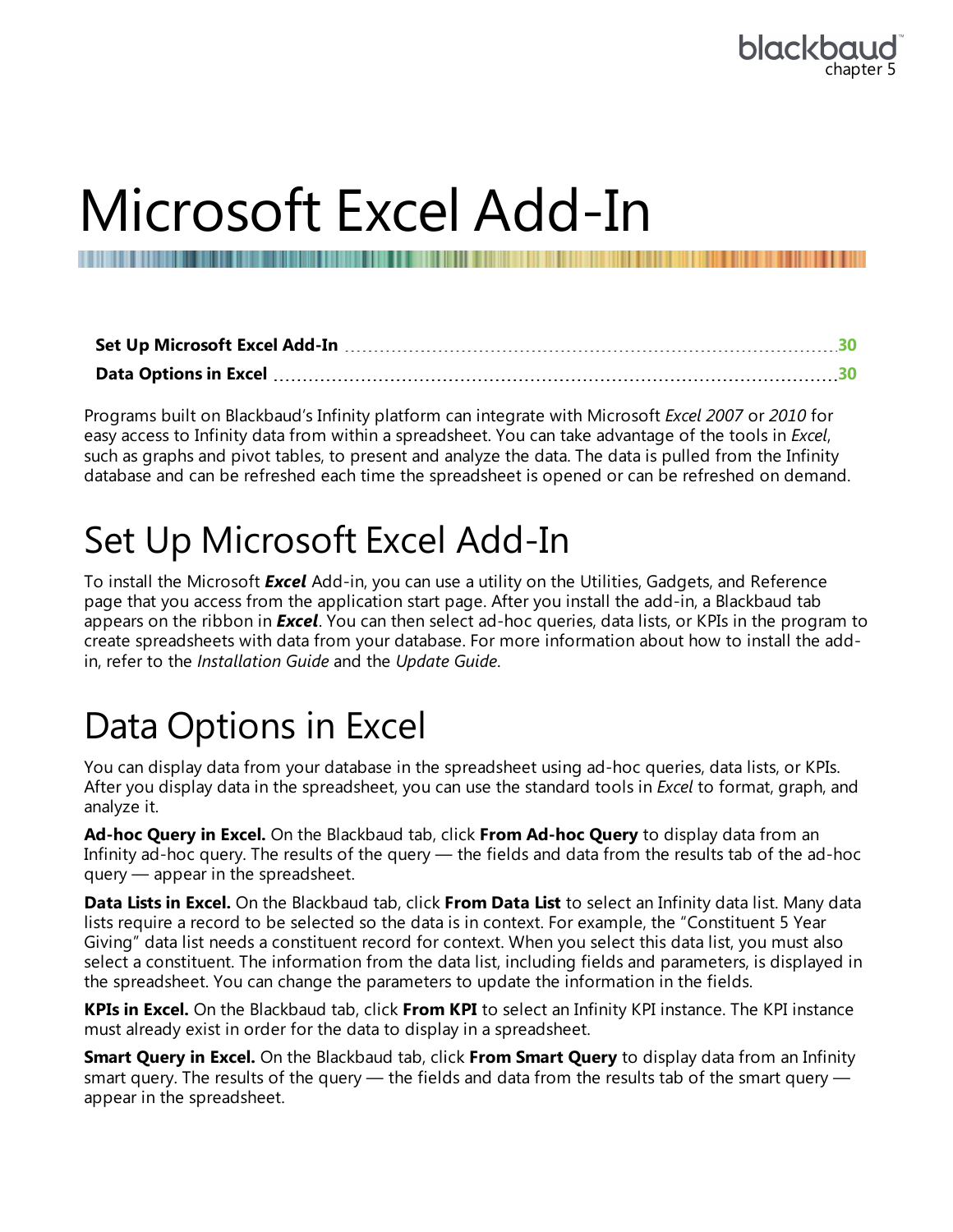*Note:* Query results are restricted to 500 records. If your results exceed the 500 record limit, you can save your query and create an export instead of using the Excel Add-in functionality.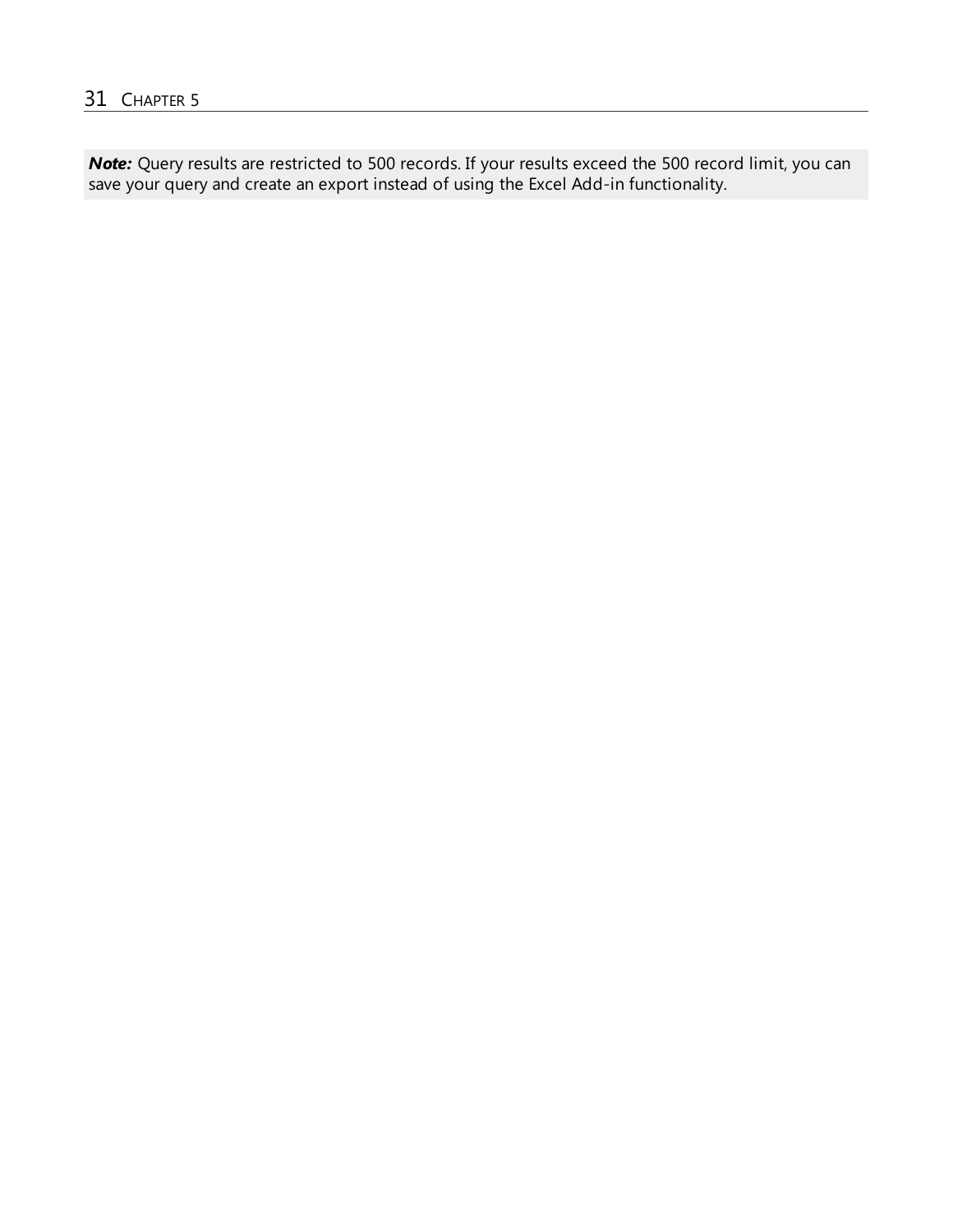# <span id="page-31-0"></span>Prospect Research Reporting

*Major Giving* includes several tracking and reporting options, enabling you to quickly and easily generate basic reports tracking a variety of major giving activities. For example, you can generate a **Prospect Plan Analysis** to review details about the various plan types included in your system, including status and ask amount information; you can generate an **Opportunity Pipeline Report** to review details about your fundraisers and ask opportunities; and much more.

<span id="page-31-1"></span>*Major Giving* includes several reporting options, allowing you to quickly and easily generate basic reports tracking a variety of major giving activities.

# Opportunity Pipeline Report

The **Opportunity Pipeline** report helps you track all ask opportunities in your fundraiser pipeline. You can see which opportunities are Accepted, Rejected, Qualified, Unqualified, or Canceled along with the name of the fundraiser responsible for the opportunity. You can filter the report based on a fundraiser or designation query, ask date, plan type, plan stage, and prospect status.

| H<br>$\overline{1}$<br>提前         | of $2 \nightharpoonup$<br>$\blacktriangleright$ | $\odot$<br>41           | $\blacksquare$<br>100% | $\overline{ }$             |                | Find   Next     |          |                |  |  |
|-----------------------------------|-------------------------------------------------|-------------------------|------------------------|----------------------------|----------------|-----------------|----------|----------------|--|--|
| <b>Opportunity Pipeline</b>       |                                                 |                         |                        |                            |                |                 |          |                |  |  |
| Fundraiser query:                 |                                                 |                         |                        |                            | Plan type:     | Major giving    |          |                |  |  |
| Designation query:                |                                                 |                         |                        |                            | Plan stage:    | Cultivation     |          |                |  |  |
| Ask date:                         | All dates                                       | <b>Prospect status:</b> |                        |                            |                |                 |          |                |  |  |
| Fundraiser :                      |                                                 | <b>Unqualified</b>      | Qualified              | <b>Response</b><br>Pendina | Accepted       | <b>Rejected</b> | Canceled | <b>Total</b>   |  |  |
| Zachery Allenbaugh                |                                                 |                         |                        |                            |                |                 |          | 3              |  |  |
| Arthur Andrews                    |                                                 |                         |                        |                            |                |                 |          |                |  |  |
| Katherine Andrews                 |                                                 |                         |                        |                            |                |                 |          | 3              |  |  |
| Jeffrey Ashton                    |                                                 |                         |                        |                            |                |                 |          |                |  |  |
| Meredith Ashton                   |                                                 |                         |                        |                            | $\overline{1}$ |                 |          |                |  |  |
| Orla Autumn                       |                                                 |                         |                        |                            |                |                 |          |                |  |  |
| Kirby Beckner                     |                                                 |                         | 1                      |                            |                |                 |          |                |  |  |
| Mia Bently                        |                                                 | 1                       |                        |                            |                |                 |          | $\overline{2}$ |  |  |
| Jessica Biel                      |                                                 |                         | 1                      |                            | 1              |                 |          | 3              |  |  |
| Theresa Cavanaugh                 |                                                 |                         |                        |                            |                |                 | 1        |                |  |  |
| Doug Cohen                        |                                                 |                         |                        |                            |                |                 |          |                |  |  |
| Roger Cone                        |                                                 | $\mathbf{1}$            | 1                      |                            | $\overline{2}$ |                 |          |                |  |  |
| Louis Daniels                     |                                                 | 1                       |                        |                            |                |                 |          | 3              |  |  |
| the country of the country of the |                                                 |                         | a.                     |                            |                |                 | $\sim$   |                |  |  |